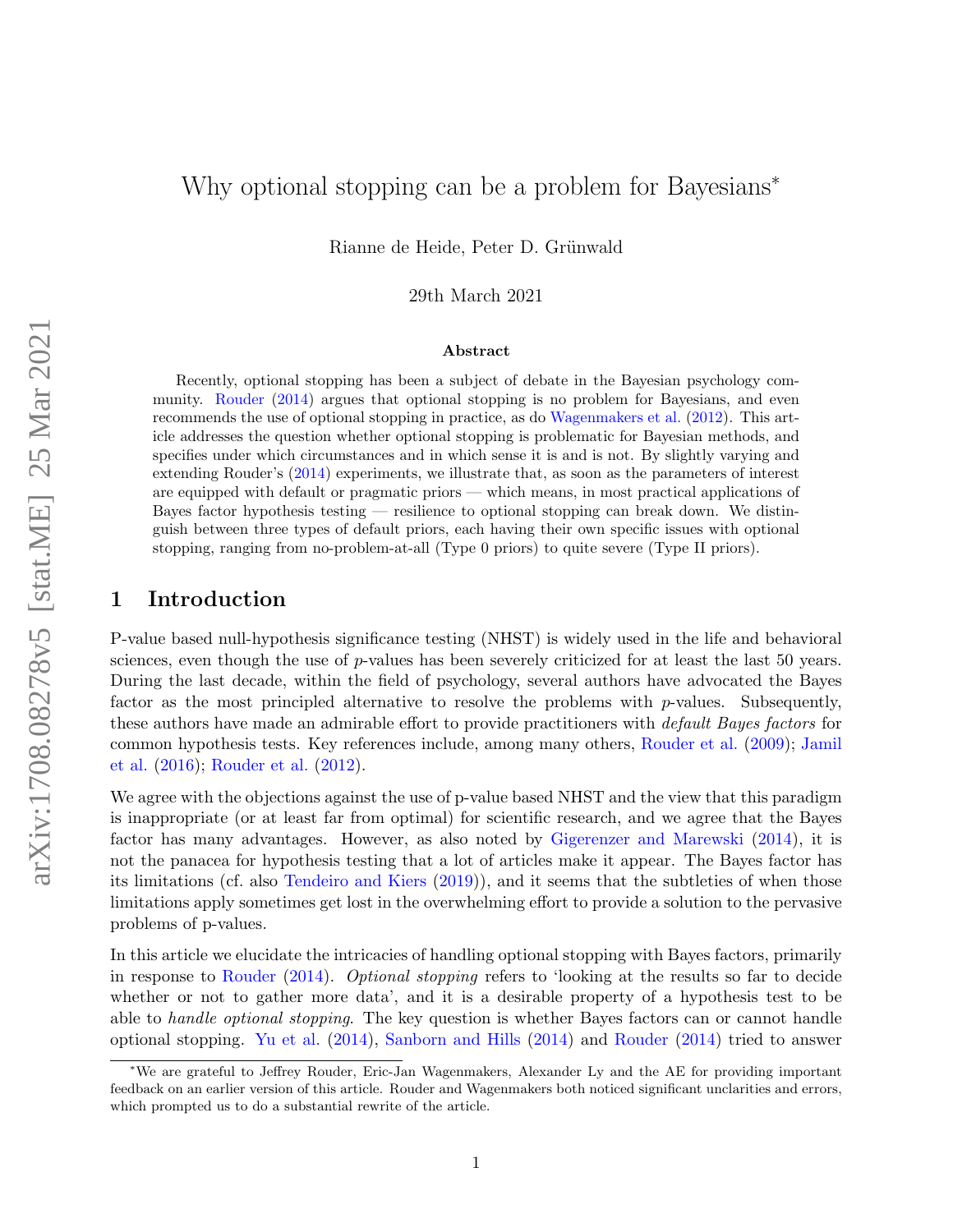this question from different perspectives and with different interpretations of the notion of handling optional stopping. [Rouder](#page-24-0) [\(2014\)](#page-24-0) illustrates, using computer simulations, that optional stopping is not a problem for Bayesians, also citing [Lindley](#page-24-3) [\(1957\)](#page-24-3) and [Edwards et al.](#page-23-1) [\(1963\)](#page-23-1) who provide mathematical results to a similar (but not exactly the same) effect. Rouder used the simulations to concretely illustrate more abstract mathematical theorems; these theorems are indeed formally proven by [Deng et al.](#page-23-2) [\(2016\)](#page-23-2) and, in a more general setting, by [Hendriksen et al.](#page-24-4) [\(2018\)](#page-24-4). Other early work indicating that optional stopping is not a problem for Bayesians includes [Savage](#page-25-5) [\(1972\)](#page-25-5) and [Good](#page-23-3) [\(1991\)](#page-23-3). We briefly return to all of these in Section [5.](#page-17-0)

All this earlier work notwithstanding, we maintain that optional stopping can be a problem for Bayesians — at least for *pragmatic Bayesians* who are either willing to use so-called 'default', or 'convenience' priors, or otherwise are willing to admit that their priors are imperfect and are willing to subject them to robustness analyses. In practice, nearly all statisticians who use Bayesian methods are 'pragmatic' in this sense.

[Rouder](#page-24-0) [\(2014\)](#page-24-0) was written mainly in response to [Yu et al.](#page-25-3) [\(2014\)](#page-25-3), and his main goal was to show that Bayesian procedures retain a clear interpretation under optional stopping. He presents a criterion which, if it holds for a given Bayesian method, indicates that, in some specific sense, it performs as one would hope under optional stopping. The main content of this article is to investigate this criterion, which one may call prior-based calibration, for common testing scenarios involving default priors. We shall encounter two types of default priors, and we shall see that Rouder's calibration criterion — while indeed providing a clear *interpretation* to Bayesian optional stopping whenever defined — is in many cases either of limited *relevance* (Type I priors) or *undefined* (Type II priors).

We consider a strengthening of Rouder's check which we call *strong calibration*, and which remains meaningful for all default priors. Then, however, we shall see that strong calibration fails to hold under optional stopping for all default priors except, interestingly, for a special type of priors (which we call "Type 0 priors") on a special (but common) type of nuisance parameters. Since these are rarely the only parameters incurring in one's models, one has to conclude that optional stopping is usually a problem for pragmatic Bayesians — at least under Rouder's calibration criterion of handling optional stopping. There exist (at least) two other reasonable definitions of 'handling optional stopping', which we provide in Section [5.](#page-17-0) There we also discuss how, under these alternative definitions, Type I priors are sometimes less problematic, but Type II priors still are. As explained in the conclusion (Section [6\)](#page-20-0), the overall crux is that default and pragmatic priors represent *tools* for inference just as much or even more than *beliefs* about the world, and should thus be equipped with a precise prescription as to what type of inferences they can and cannot be used for. A first step towards implementing this radical idea is given by one of us in the recent paper Safe Probability  $(Griunwald, 2018).$  $(Griunwald, 2018).$  $(Griunwald, 2018).$ 

Readers who are familiar with Bayesian theory will not be too surprised by our conclusions: It is well-known that what we call Type II priors violate the *likelihood principle* [\(Berger and Wolpert,](#page-23-5) [1988\)](#page-23-5) and/or lead to (mild) forms of *incoherence* [\(Seidenfeld,](#page-25-6) [1979\)](#page-25-6) and, because of the close connection between these two concepts and optional stopping, it should not be too surprising that issues arise. Yet it is still useful to show how these issues pan out in simple computer simulations, especially given the apparently common belief that optional stopping is never a problem for Bayesians. The simulations will also serve to illustrate the difference between the subjective, pragmatic and objective views of Bayesian inference, a distinction which matters a lot and which, we feel, has been underemphasized in the psychology literature — our simulations may in fact serve to help the reader decide what viewpoint he or she likes best.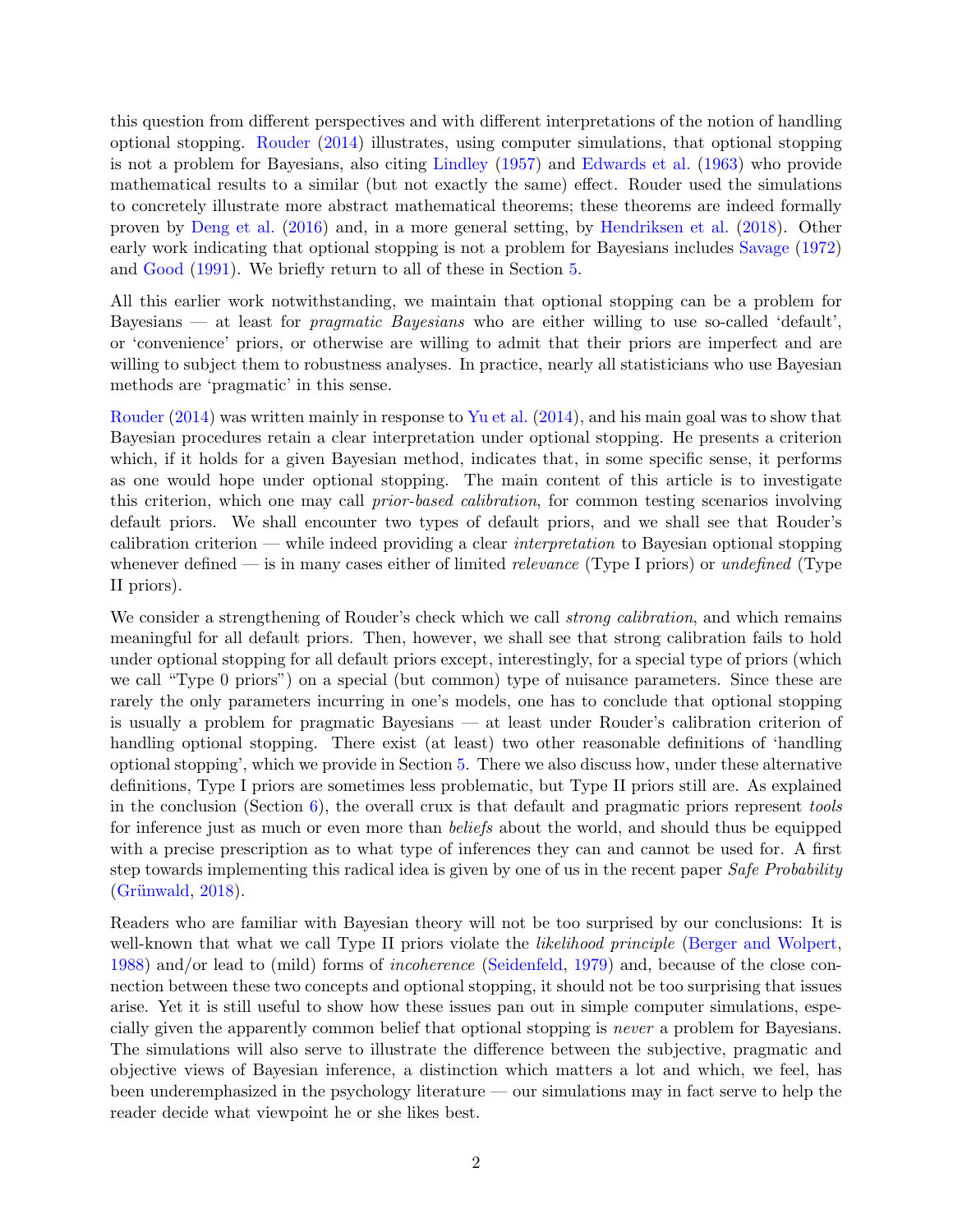In Section [2](#page-2-0) we explain important concepts of Bayesianism and Bayes factors. Section [3](#page-3-0) explains Rouder's calibration criterion and repeats and extends Rouder's illustrative experiments, showing the sense in which optional stopping is indeed not a problem for Bayesians. Section [4](#page-8-0) then contains additional simulations indicating the problems with default priors as summarized above. In Section [5](#page-17-0) we discuss conceptualizations of 'handling optional stopping' that are different from Rouder's; this includes an explication of the purely subjective Bayesian viewpoint as well as an explication of a frequentist treatment of handling optional stopping, which only concerns sampling under the null hypothesis. We illustrate that some (not all!) Bayes factor methods can handle optional stopping in this frequentist sense. We conclude with a discussion of our findings in Section [6.](#page-20-0)

## <span id="page-2-0"></span>2 Bayesian probability and Bayes factors

Bayesianism is about a certain interpretation of the concept *probability*: as *degrees of belief.* [Wagen](#page-25-7)[makers](#page-25-7) [\(2007\)](#page-25-7) and [Rouder](#page-24-0) [\(2014\)](#page-24-0) give an intuitive explanation for the different views of frequentists and Bayesians in statistics, on the basis of coin flips. The frequentists interpret probability as a limiting frequency. Suppose we flip a coin many times, if the probability of heads is  $3/4$ , we see a proportion of 3/4 of all those coin flips with heads up. Bayesians interpret probability as a degree of belief. If an agent believes the probability of heads is 3/4, she believes that it will be 3 times more likely that the next coin flip will result in heads than tails; we return to the operational meaning of such a 'belief' in terms of betting in Section [5.](#page-17-0)

A Bayesian first expresses this belief as a probability function. In our coin flipping example, it might be that the agent believes that it is more likely that the coin is biased towards heads, which the probability function thus reflects. We call this the *prior distribution*, and we denote<sup>[1](#page-2-1)</sup> it by  $\mathbb{P}(\theta)$ , where  $\theta$  is the parameter (or several parameters) of the model. In our example,  $\theta$  expresses the bias of the coin, and is a real number between 0 and 1. After the specification of the prior, we conduct the experiment and obtain the data D and the likelihood  $\mathbb{P}(D|\theta)$ . Now we can compute the posterior distribution  $\mathbb{P}(\theta|D)$  with the help of Bayes' theorem:

<span id="page-2-3"></span><span id="page-2-2"></span>
$$
\mathbb{P}(\theta|D) = \frac{\mathbb{P}(D|\theta)\,\mathbb{P}(\theta)}{\mathbb{P}(D)}.
$$
\n(1)

[Rouder](#page-24-0) [\(2014\)](#page-24-0) and [Wagenmakers](#page-25-7) [\(2007\)](#page-25-7) provide a clear explanation of Bayesian hypothesis testing with Bayes factors [\(Jeffreys,](#page-24-5) [1961;](#page-24-5) [Kass and Raftery,](#page-24-6) [1995\)](#page-24-6), which we repeat here for completeness. Suppose we want to test a null hypothesis  $\mathcal{H}_0$  against an alternative hypothesis  $\mathcal{H}_1$ . A hypothesis can consist of a single distribution, for example: 'the coin is fair'. We call this a simple hypothesis. A hypothesis can also consist of two or more, or even infinitely many hypotheses, which we call a composite hypothesis. An example is: 'the coin is biased towards heads', so the probability of heads can be any number between 0.5 and 1, and there are infinitely many of those numbers. Suppose again that we want to test  $\mathcal{H}_0$  against  $\mathcal{H}_1$ . We start with the so called prior odds:  $\mathbb{P}(\mathcal{H}_1)/\mathbb{P}(\mathcal{H}_0)$ , our belief before seeing the data. Let's say we believe that both hypotheses are equally probable, then our prior odds are 1-to-1. Next we gather data  $D$ , and update our odds with the new knowledge, using Bayes' theorem (Eq. [1\)](#page-2-2):

post-odds(
$$
\mathcal{H}_1
$$
vs. $\mathcal{H}_0 | D) = \frac{\mathbb{P}(\mathcal{H}_1 | D)}{\mathbb{P}(\mathcal{H}_0 | D)} = \frac{\mathbb{P}(\mathcal{H}_1)}{\mathbb{P}(\mathcal{H}_0)} \frac{\mathbb{P}(D | \mathcal{H}_1)}{\mathbb{P}(D | \mathcal{H}_0)}.$  (2)

<span id="page-2-1"></span><sup>&</sup>lt;sup>1</sup>With some abuse of notation, we use  $\mathbb P$  both to denote a generic probability distribution (defined on sets), and to denote its associated probability mass function and a probability density function (defined on elements of sets); whenever in this article we write  $\mathbb{P}(z)$  where z takes values in a real-valued scalar or vector space, this should be read as  $f(z)$  where f is the density of  $\mathbb{P}$ .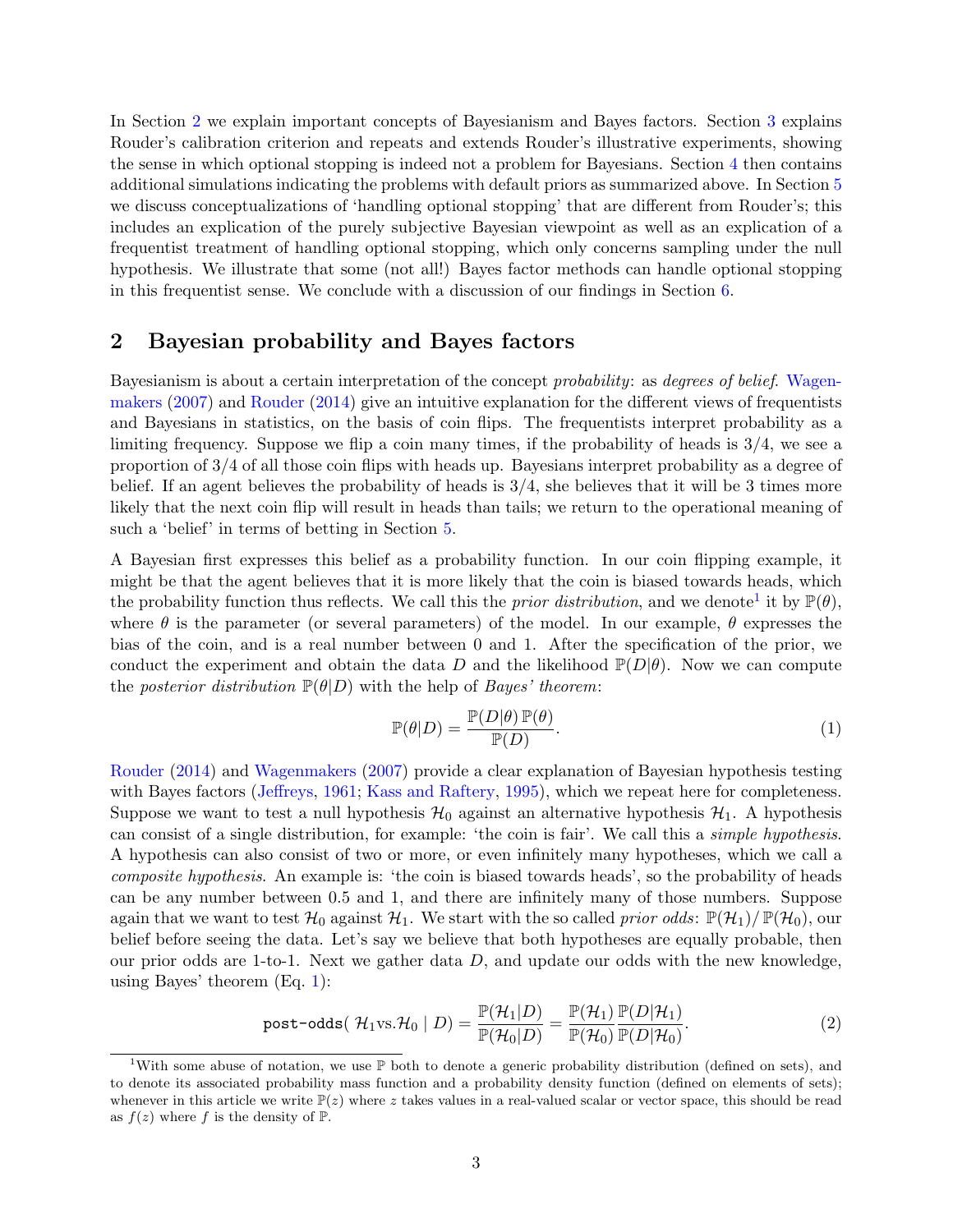The left term is called *posterior odds*, it is our updated belief about which hypothesis is more likely. Right of the prior odds, we see the Bayes factor, the term that describes how the beliefs (prior odds) are updated via the data. If we have no preference for one hypothesis and set the prior odds to 1-to-1, we see that the posterior odds are just the Bayes factor. If we test a composite  $\mathcal{H}_0$  against a composite  $\mathcal{H}_1$ , the Bayes factor is a ratio of two likelihoods in which we have two or more possible values of our parameter  $\theta$ . Bayesian inference tells us how to calculate  $\mathbb{P}(D \mid \mathcal{H}_i)$ : we integrate out the parameter with help of a prior distribution  $\mathbb{P}(\theta)$ , and we write Eq. [\(2\)](#page-2-3) as:

<span id="page-3-2"></span>post-odds(
$$
\mathcal{H}_1
$$
vs. $\mathcal{H}_0 | D) = \frac{\mathbb{P}(\mathcal{H}_1 | D)}{\mathbb{P}(\mathcal{H}_0 | D)} = \frac{\mathbb{P}(\mathcal{H}_1)}{\mathbb{P}(\mathcal{H}_0)} \frac{\int_{\theta_1} \mathbb{P}(D|\theta_1) \mathbb{P}(\theta_1) d\theta_1}{\int_{\theta_0} \mathbb{P}(D|\theta_0) \mathbb{P}(\theta_0) d\theta_0}$ (3)

where  $\theta_0$  denotes the parameter of the null hypothesis  $\mathcal{H}_0$ , and similarly,  $\theta_1$  is the parameter of the alternative hypothesis  $\mathcal{H}_1$ . If we observe a Bayes factor of 10, it means that the *change* in odds from prior to posterior in favor of the alternative hypothesis  $\mathcal{H}_1$  is a factor 10. Intuitively, the Bayes factor provides a measure of whether the data have increased or decreased the odds on  $\mathcal{H}_1$  relative to  $\mathcal{H}_0$ .

## <span id="page-3-0"></span>3 Handling Optional stopping in the Calibration Sense

Validity under optional stopping is a desirable property of hypothesis testing: we gather some data, look at the results, and decide whether we stop or gather some additional data. Informally we call 'peeking at the results to decide whether to collect more data' optional stopping, but if we want to make more precise what it means if we say that a test can handle optional stopping, it turns out that different approaches (frequentist, subjective Bayesian and objective Bayesian) lead to different interpretations or definitions. In this section we adopt the definition of handling optional stopping that was used by Rouder, and show, by repeating and extending Rouder's original simulation, that Bayesian methods do handle optional stopping in this sense. In the next section, we shall then see that for 'default' and 'pragmatic' priors used in practice, Rouder's original definition may not always be appropriate — indicating there are problems with optional stopping after all.

#### 3.1 Example 0: Rouder's example

We start by repeating Rouder's [\(2014\)](#page-24-0) second example, so as to explain his ideas and re-state his results. Suppose a researcher wants to test the null hypothesis  $\mathcal{H}_0$  that the mean of a normal distribution is equal to 0, against the alternative hypothesis  $\mathcal{H}_1$  that the mean is not 0: we are really testing whether  $\mu = 0$  or not. In Bayesian statistics, the composite alternative  $\mathcal{H}_1 : \mu \neq 0$  is incomplete without specifying a prior on  $\mu$ ; like in Rouder's example, we take the prior on the mean to be a standard normal, which is a fairly standard (though by no means the only common) choice [\(Berger,](#page-23-6) [1985;](#page-23-6) [Bernardo and Smith,](#page-23-7) [1994\)](#page-23-7). This expresses a belief that small effect sizes are possible (though the prior probability of the mean being exactly 0 is 0), while a mean as large as 1.0 is neither typical nor exceedingly rare. We take the variance to be 1, such that the mean equals the effect size. We set our prior odds to 1-to-1: This expresses a priori indifference between the hypotheses, or a belief that both hypotheses are really equally probable. To give a first example, suppose we observe  $n = 10$  observations Now we can observe the data and update our prior beliefs. We calculate the posterior odds, in our case equal to the Bayes factor, via Eq. [\(2\)](#page-2-3) for data  $D = (x_1, \ldots, x_n)$ :

<span id="page-3-1"></span>post-odds(
$$
\mathcal{H}_1
$$
vs. $\mathcal{H}_0 | x_1, ..., x_n$ ) =  $\frac{1}{1} \cdot \frac{\exp\left\{\frac{n^2 \bar{x}^2}{2(n+1)}\right\}}{\sqrt{n+1}}$  (4)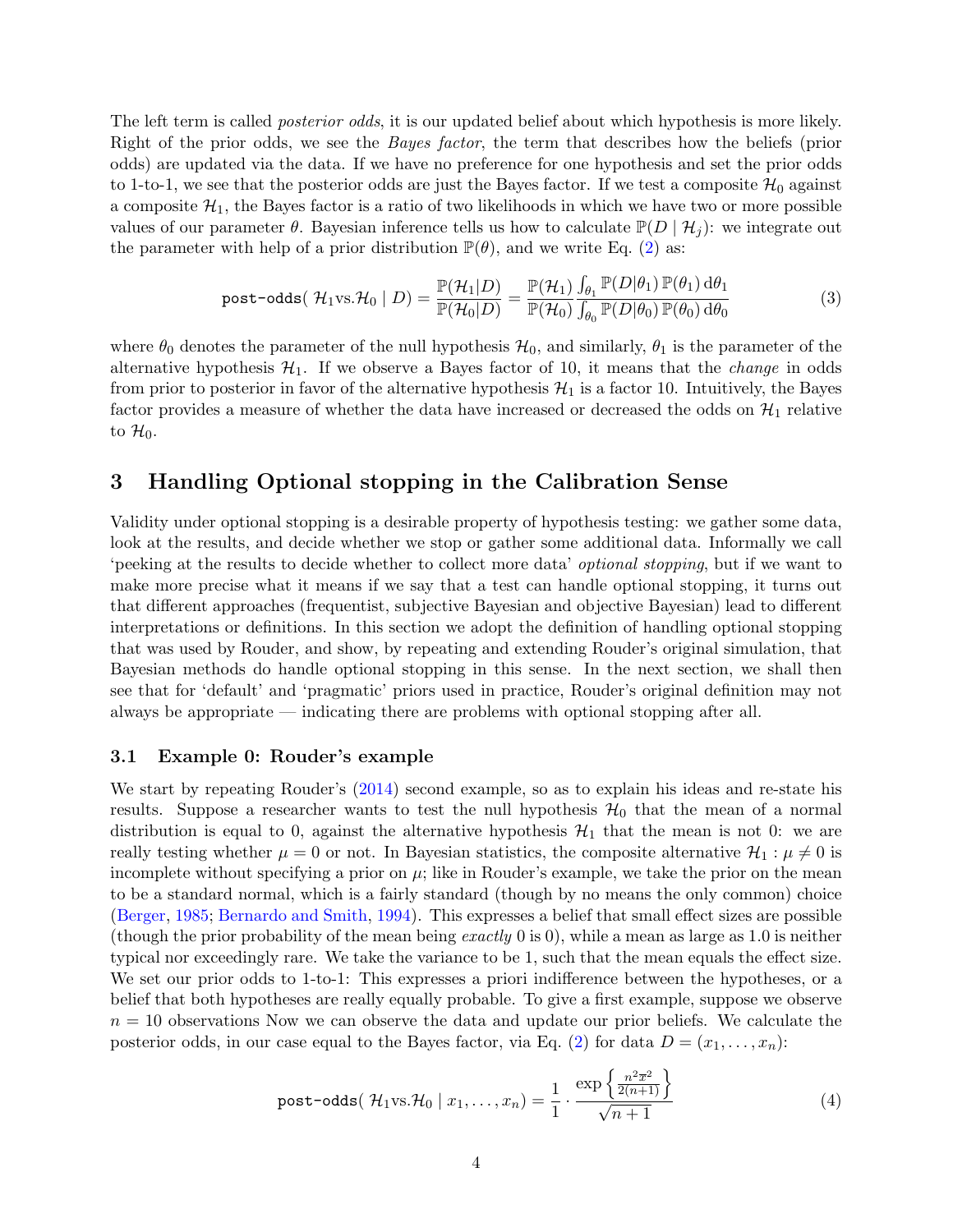where n is the sample size (10 in our case), and  $\bar{x}$  is the sample mean. Suppose we observe posterior odds of 3.5-to-1 in favor of the null.

Calibration, Mathematically As Rouder writes: 'If a replicate experiment yielded a posterior odds of 3.5-to-1 in favor of the null, then we expect that the null was 3.5 times as probable as the alternative to have produced the data.' In mathematical language, this can be expressed as

<span id="page-4-0"></span>post-odds(
$$
\mathcal{H}_1
$$
vs. $\mathcal{H}_0$ | "post-odds( $\mathcal{H}_1$ vs. $\mathcal{H}_0$ |  $x_1, ..., x_n$ ) =  $a$ ") =  $a$ , (5)

for the specific case  $n = 10$  and  $a = 1/3.5$ ; of course we would expect this to hold for general n and a. The quotation marks indicate that we condition on an event, i.e. a set of different data realizations; in our case this is the set of all data  $x_1, \ldots, x_n$  for which the posterior odds are a. We say that  $(5)$  expresses *calibration of the posterior odds*. To explain further, we draw the analogy to weather forecasting: consider a weather forecaster who, on each day, announces the probability that it will rain the next day at a certain location. It is standard terminology to call such a weather forecaster calibrated if, on average on those days for which he predicts 'probability of rain is 30%', it rains about 30% of the time, on those days for which he predicts 40%, it rains 40% of the time, and so on. Thus, although his predictions presumably depend on a lot of data such as temperature, air pressure at various locations etc., given only the fact that this data was such that he predicts  $a$ , the actual probability is a. Similarly, given only the fact the posterior odds based on the full data are a (but not given the full data itself), the posterior odds should still be a (readers who find  $(5)$ hard to interpret are urged to study the simulations below).

Indeed, it turns out that  $(5)$  is the case. This can be shown either as a mathematical theorem, or, as Rouder does, by computer simulation. At this point, the result is merely a sanity check, telling us that Bayesian updating is not crazy, and is not really surprising. Now, instead of a fixed  $n$ , let us consider optional stopping: we keep adding data points until the the posterior odds are at least 10-to-1 for either hypothesis, unless a maximum of 25 data points was reached. Let  $\tau$  be the sample size (which is now data-dependent) at which we stop; note that  $\tau \leq 25$ . Remarkably, it turns out that we still have

<span id="page-4-1"></span>post-odds(
$$
\mathcal{H}_1
$$
vs. $\mathcal{H}_0$ | "post-odds( $\mathcal{H}_1$ vs. $\mathcal{H}_0$ |  $x_1, ..., x_\tau$ ) =  $a$ " ) =  $a$ , (6)

for this (and in fact any other data-dependent) stopping time  $\tau$ . In words, the posterior odds remain calibrated under optional stopping. Again, this can be shown formally, as a mathematical theorem (we do so in [Hendriksen et al.](#page-24-4) [\(2018\)](#page-24-4); see also [Deng et al.](#page-23-2) [\(2016\)](#page-23-2)).

Calibration, Proof by Simulation Following [Yu et al.](#page-25-3) [\(2014\)](#page-25-3) and [Sanborn and Hills](#page-25-4) [\(2014\)](#page-25-4), Rouder uses computer simulations, rather than mathematical derivation, to elucidate the properties of analytic methods. In Rouder's words 'this choice is wise for a readership of experimental psychologists. Simulation results have a tangible, experimental feel; moreover, if something is true mathematically, we should be able to see it in simulation as well'. Rouder illustrates both [\(5\)](#page-4-0) and [\(6\)](#page-4-1) by a simulation which we now describe.

Again we draw data from the null hypothesis: say  $n = 10$  observations from a normal distribution with mean 0 and variance 1. But now we repeat this procedure 20,000 times, and we see the distribution of the posterior odds plotted as the blue histogram on the log scale in Figure [1a.](#page-6-0) We also sample data from the alternative distribution  $\mathcal{H}_1$ : first we sample a mean from a standard normal distribution (readers that consider this 'sampling from the prior' to be strange are urged to read on), and then we sample 10 observations from a normal distribution with this just obtained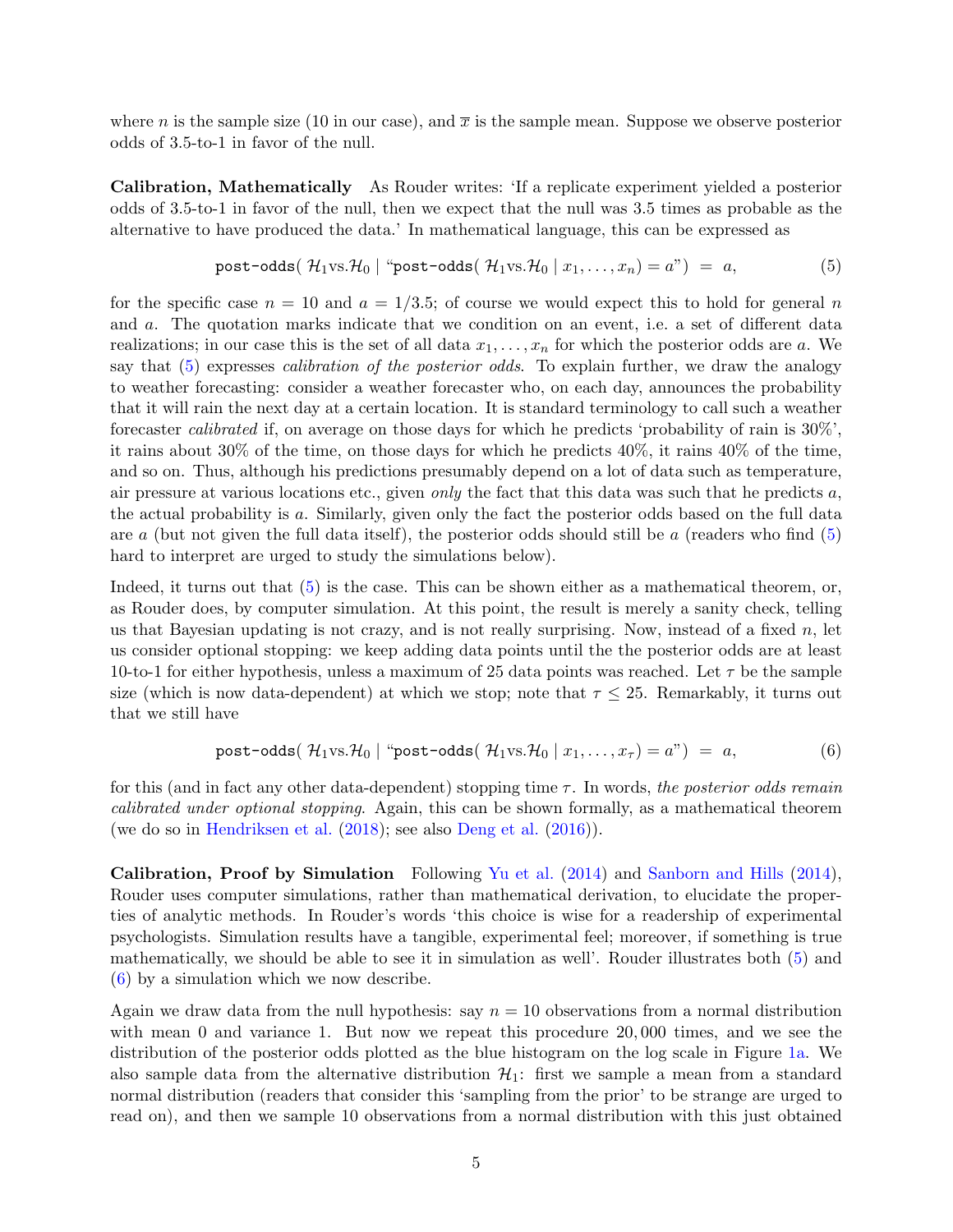mean, and variance 1. Next, we calculate the posterior odds from Eq. [\(4\)](#page-3-1). Again, we perform 20, 000 replicate experiments of 10 data points each, and we obtain the pink histogram in Figure [1a.](#page-6-0) We see that for the null hypothesis, most samples favor the null (the values of the Bayes factor are smaller than 1), for the alternative hypothesis we see that the bins for higher values of the posterior odds are higher.

In terms of this simulation, Rouder's claim that, 'If a replicate experiment yielded a posterior odds of 3.5-to-1 in favor of the null, then we expect that the null was 3.5 times as probable as the alternative to have produced the data', as formalized by [\(5\)](#page-4-0), now says the following: if we look at a specific bin of the histogram, say at 3.5, i.e. the number of all the replicate experiments that yielded approximately a posterior odds of 3.5, then the bin from  $\mathcal{H}_1$  should be about 3.5 times as high as the bin from  $\mathcal{H}_0$ . Rouder calls the ratio of the two histograms the *observed posterior odds*: the ratio of the binned posterior odds counts we observe from the simulation experiments we did. What we expect the ratio to be for a certain value of the posterior odds, is what he calls the *nominal* posterior odds. We can plot the observed posterior odds as a function of the nominal posterior odds, and we see the result in Figure [1b.](#page-6-0) The observed values agree closely with the nominal values: all points lie within simulation error on the identity line, which can be considered as a 'proof of [\(5\)](#page-4-0) by simulation'.

[Rouder](#page-24-0) [\(2014\)](#page-24-0) repeats this experiment under optional stopping: he ran a simulation experiment with exactly the same setup, except that in each of the 40,000 simulations, sampling occurred until the posterior odds were at least 10-to-1 for either hypothesis, unless a maximum of 25 observations was reached. This yielded a figure indistinguishable from Figure [1b,](#page-6-0) from which Rouder concluded that 'the interpretation of the posterior odds holds with optional stopping'; in our language, the posterior odds remain calibrated under optional stopping  $-$  it is a proof, by simulation, that  $(6)$ holds. From this and similar experiments, Rouder concluded that Bayes factors still have a clear interpretation under optional stopping (we agree with this for what we call below Type 0 and I priors, not Type II), leading to the claim/title 'optional stopping is no problem for Bayesians' (for which we only agree for Type 0 and purely subjective priors).

Is sampling from the prior meaningful? When presenting Rouder's simulations to other researchers, a common concern is: 'how can sampling a parameter from the prior in  $\mathcal{H}_1$  be meaningful? In any real-life experiment, there is just one, fixed population value, i.e. one fixed value of the parameter that governs the data.' This is indeed true, and not in contradiction with Bayesian ideas: Bayesian statisticians put a distribution on parameters in  $\mathcal{H}_1$  that expresses their uncertainty about the parameter, and that should not be interpreted as something that is 'sampled' from. Nevertheless, Bayesian posterior odds calculations are done by calculating weighted averages via integrals, and the results are *mathematically equivalent* to what one gets if, as above, one samples a parameter from the prior, and the data from the parameter, and then takes averages over many repetitions. We (and Rouder) really want to establish  $(5)$  and  $(6)$  (which can be interpreted without resorting to sampling a parameter from a prior), and we note that it is equivalent to the curve in Figure [1b](#page-6-0) coinciding with the diagonal.

Some readers of an earlier draft of this paper concluded that, given its equivalence to an experiment involving sampling from the prior, which feels meaningless to them, [\(6\)](#page-4-1) is itself invariably meaningless. Instead, they claim, because in real-life the parameter often has one specific fixed value, one should look at what happens under sampling under fixed parameter values. Below we shall see that if we look at such strong calibration, we sometimes (Example 1) still get calibration, but usually (Example 2) we do not; so such readers will likely agree with our conclusion that 'optional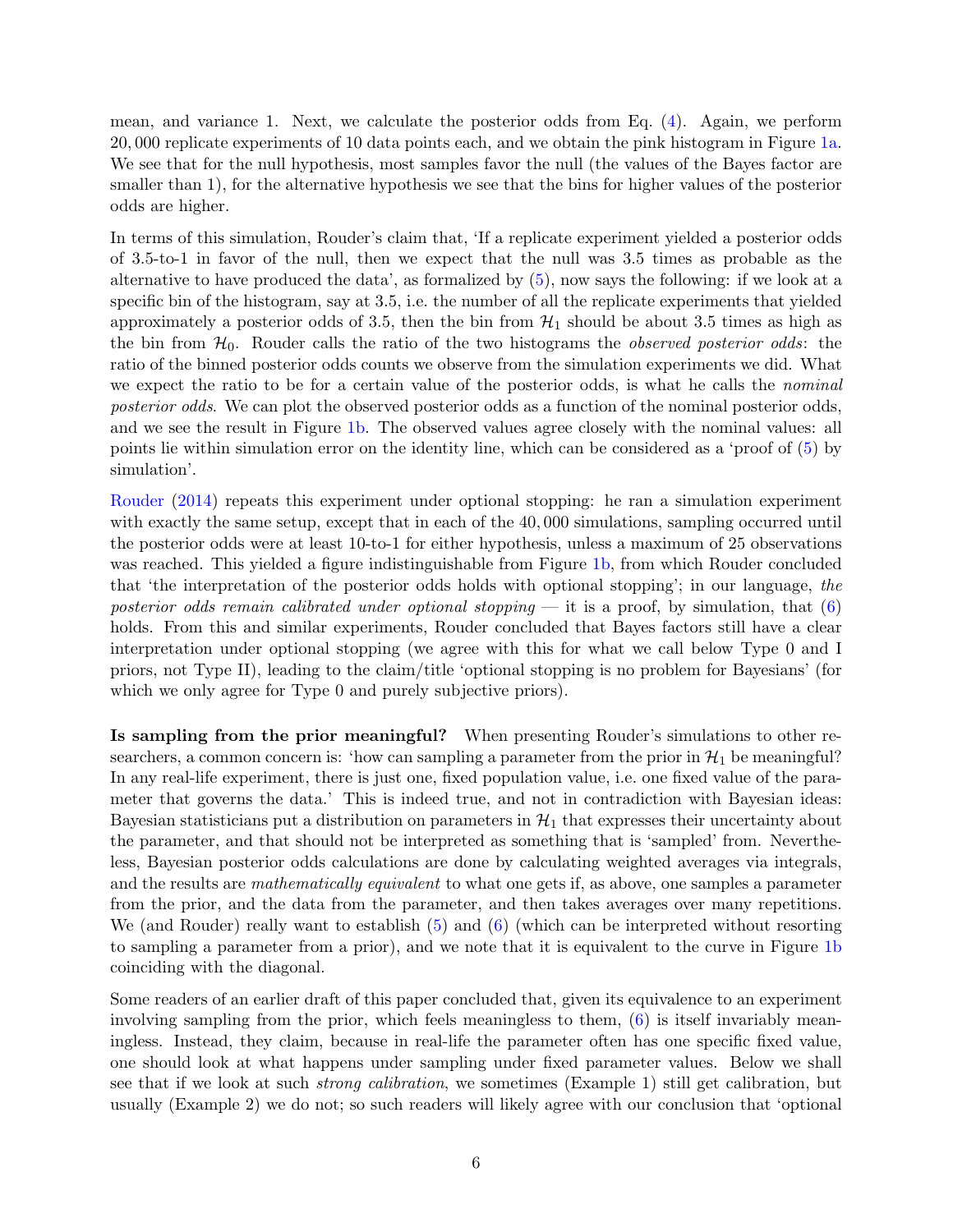<span id="page-6-0"></span>

Figure 1: The interpretation of the posterior odds in Rouder's experiment, from 20, 000 replicate experiments. (a) The empirical sampling distribution of the posterior odds as a histogram under  $\mathcal{H}_0$  and  $\mathcal{H}_1$ . (b) Calibration plot: the observed posterior odds as a function of the nominal posterior odds.

stopping can be a problem for Bayesians', even though they would disagree with us on some details, because we do think that [\(6\)](#page-4-1) can be a meaningful statement for some, but not all priors. To us, the importance of the simulations is simply to verify [\(6\)](#page-4-1) and, later on (Example 2), to show that [\(8\)](#page-7-0), the stronger analogue of [\(6\)](#page-4-1) that we would like to hold for default priors, does not always hold.

#### <span id="page-6-2"></span>3.2 Example 1: Rouder's example with a nuisance parameter

We now adjust Rouder's example to a case where we still want to test whether  $\mu = 0$ , but the variance  $\sigma^2$  is unknown. Posterior calibration will still be obtained under optional stopping; the example mainly serves to gently introduce the notions of improper prior and strong vs. prior calibration, that will play a central role later on. So,  $H_0$  now expresses that the data are independently normally distributed with mean 0 and some unknown variance  $\sigma^2$ , and  $\mathcal{H}_1$  expresses that the data are normal with variance  $\sigma^2$ , and some mean  $\mu$ , where the uncertainty about  $\mu$  is once again captured by a normal prior: the mean is distributed according to a normal with mean zero and variance (again)  $\sigma^2$  (this corresponds to a standard normal distribution on the effect size). If  $\sigma^2 = 1$ , this reduces to Rouder's example; but we now allow for arbitrary  $\sigma^2$ . We call  $\sigma^2$  a nuisance parameter: a parameter that occurs in both models, is not directly of interest, but that needs to be accounted for in the analysis. The setup is analogous to the standard 1-sample frequentist t-test, where we also want to test whether a mean is 0 or not, without knowing the variance; in the Bayesian approach, such a test only becomes defined once we have a prior for the parameters. For  $\mu$  we choose a normal,<sup>[2](#page-6-1)</sup> for the nuisance parameter  $\sigma$  we will make the standard choice of Jeffreys' prior for the variance:

<span id="page-6-1"></span><sup>&</sup>lt;sup>2</sup>The advantage of a normal is that it makes calculations relatively easy. A more common and perhaps more defensible choice is a Cauchy distribution, used in the 'default Bayesian t-test', which we consider further below.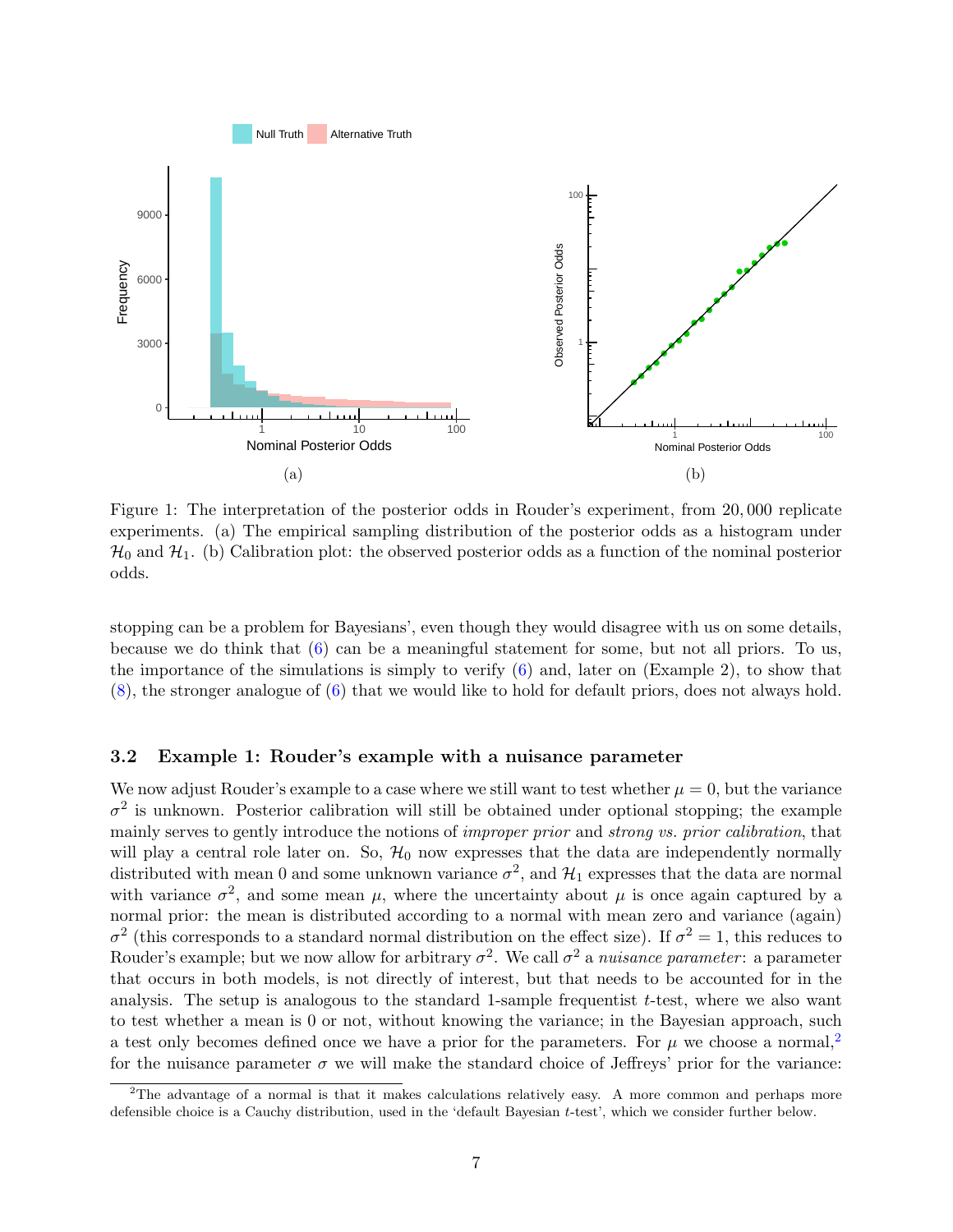$\mathbb{P}_1(\sigma) := 1/\sigma$  [\(Rouder et al.,](#page-24-1) [2009\)](#page-24-1). To obtain the Bayes factor for this problem, we integrate out the parameter  $\sigma$  cf. Eq. [\(3\)](#page-3-2). Again, we assign prior odds of 1-to-1, and obtain the posterior odds:

post-odds(
$$
\mathcal{H}_1
$$
vs. $\mathcal{H}_0 | D$ ) =  $\frac{1}{1} \frac{\int_0^\infty \frac{1}{\sigma} \prod_{i=1}^n \frac{1}{\sqrt{2\pi\sigma^2}} \exp\left(-\frac{x_i^2}{2\sigma^2}\right) d\sigma}{\int_0^\infty \frac{1}{\sigma} \int_{-\infty}^\infty \frac{1}{\sqrt{2\pi\sigma^2}} \exp\left(-\frac{\mu}{2\sigma^2}\right) \prod_{i=1}^n \frac{1}{\sqrt{2\pi\sigma^2}} \exp\left(-\frac{(x_i-\mu)^2}{2\sigma^2}\right) d\mu d\sigma}$   
=  $\frac{1}{\sqrt{n+1}} \left(1 - \frac{\left(\frac{1}{n+1} \sum_{i=1}^n x_i\right)^2}{\frac{1}{n+1} \sum_{i=1}^n x_i^2}\right)^{-\frac{n}{2}}$ 

Formally, Jeffreys' prior on  $\sigma$  is a 'measure' rather than a distribution, since it does not integrate to 1: clearly

$$
\int_0^\infty \mathbb{P}_J(\sigma) d\sigma = \int_0^\infty \frac{1}{\sigma} d\sigma = \infty,
$$
\n(7)

Priors that integrate to infinity are often called improper. Use of such priors for nuisance parameters is not really a problem for Bayesian inference, since one can typically plug such priors into Bayes' theorem anyway, and this leads to proper posteriors, i.e. posteriors that do integrate to one, and then the Bayesian machinery can go ahead. Since Jeffreys' prior is meant to express that we have no clear prior knowledge about the variance, we would hope that Bayes would remain interpretable under optional stopping, no matter what the (unobservable) variance in our sampling distribution actually is. Remarkably, this is indeed the case: for all  $\sigma_0^2 > 0$ , we have the following analogue of  $(6):$  $(6):$ 

<span id="page-7-0"></span>post-odds(
$$
\mathcal{H}_1
$$
vs. $\mathcal{H}_0 | \sigma^2 = \sigma_0^2$ , "post-odds( $\mathcal{H}_1$ vs. $\mathcal{H}_0 | x_1, \ldots, x_\tau = a$ ") =  $a$ , (8)

In words, this means that, given that the posterior odds (calculated based on Jeffreys' prior, i.e. without knowing the variance) are equal to a and that the actual variance is  $\sigma_0^2$ , the posterior odds are still a, irrespective of what  $\sigma_0^2$  actually is. This statement may be quite hard to interpret, so we proceed to illustrate it by simulation again.

To repeat Rouder's experiment, we have to simulate data under both  $\mathcal{H}_0$  and  $\mathcal{H}_1$ . To do this we need to specify the variance  $\sigma^2$  of the normal distribution(s) from which we sample. Whereas, as in the previous experiment, we can sample the mean in  $\mathcal{H}_1$  from the prior, for the variance we seem to run into a problem: it is not clear how one should sample from an improper prior.  $θ$ . But we cannot directly sample  $\sigma$  from an improper prior. As an alternative, we can pick any particular fixed  $\sigma^2$ to sample from, as we now illustrate. Let us first try  $\sigma^2 = 1$ . Like Rouder's example, we sample the mean of the alternative hypothesis  $\mathcal{H}_1$  from the aforementioned normal distribution. Then, we sample 10 data points from a normal distribution with the just sampled mean and the variance that we picked. For the null hypothesis  $\mathcal{H}_0$  we sample the data from a normal distribution with mean zero and the same variance. We continue the experiment just as Rouder did: we calculate the posterior odds from 20, 000 replicate experiments of 10 generated observations for each hypothesis, and construct the histograms and the plot of the ratio of the counts to see if calibration is violated. In Figure [2a](#page-9-0) we see the calibration plot for the experiment described above. In Figure [2b](#page-9-0) we see the results for the same experiment, except that we performed optional stopping: we sampled until the posterior odds were at least 10-to-1 for  $\mathcal{H}_1$ , or the maximum of 25 observations was reached. We see that the posterior odds in this experiment with optional stopping are calibrated as well.

Prior Calibration vs. Strong Calibration Importantly, the same conclusion remains valid whether we sample data using  $\sigma^2 = 1$ , or  $\sigma^2 = 2$ , or any other value — in simulation terms [\(8\)](#page-7-0)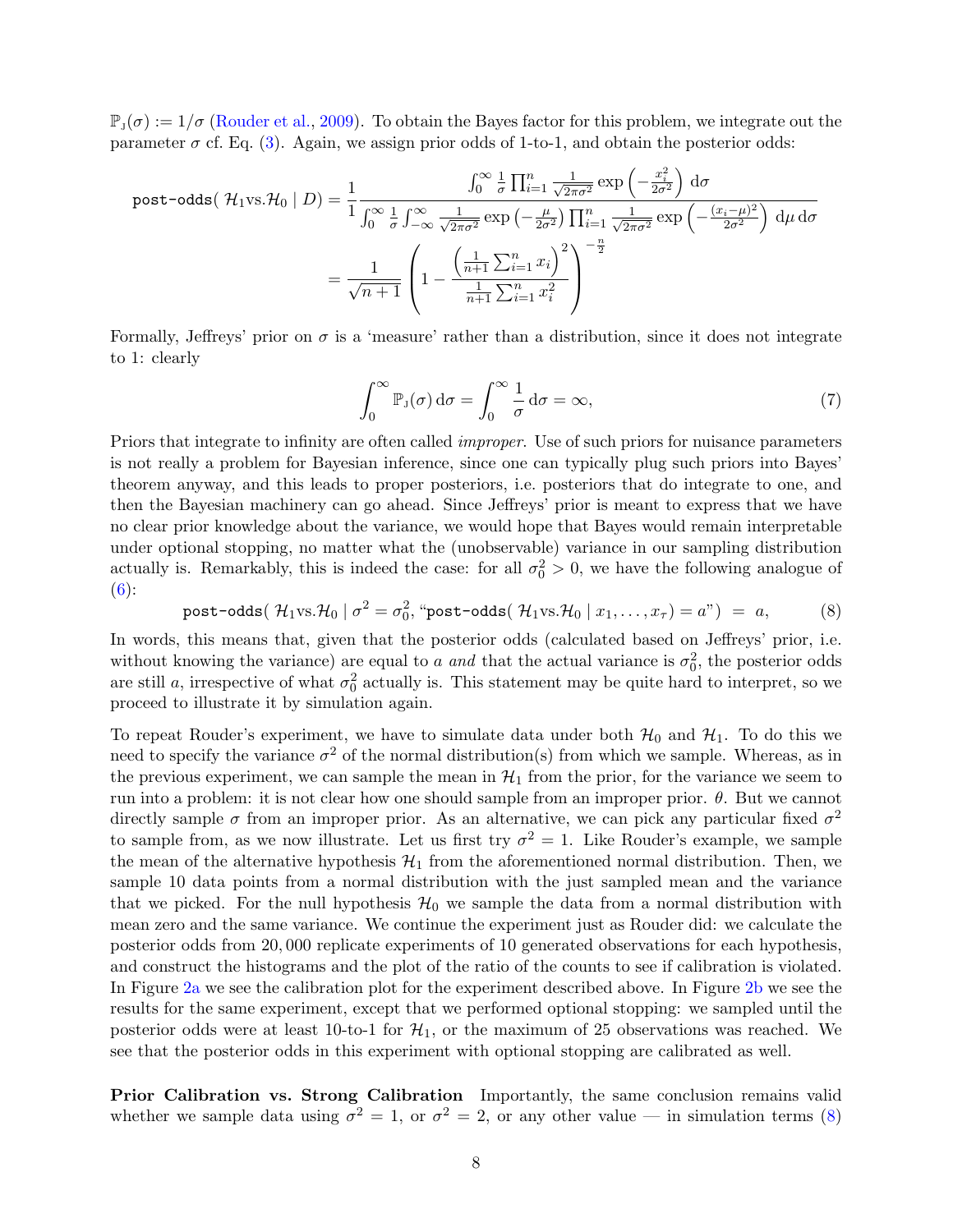simply expresses that we get calibration (i.e. all points on the diagonal) no matter what  $\sigma^2$  we actually sample from: even though calculation of the posterior odds given a sample makes use of the prior  $\mathbb{P}_{1}(\sigma) = 1/\sigma$  and does not know the 'true'  $\sigma$ , calibration is retained under sampling under arbitrary 'true'  $\sigma$ . We say that the posterior odds are *prior-calibrated* for parameter  $\mu$  and strongly calibrated for  $\sigma^2$ . More generally and formally, consider general hypotheses  $\mathcal{H}_0$  and  $\mathcal{H}_1$ (not necessarily expressing that data are normal) that share parameters  $\gamma_0, \gamma_1$  and suppose that [\(8\)](#page-7-0) holds with  $\gamma_1$  in the role of  $\sigma^2$ . Then we say that  $\gamma_0$  is prior-calibrated (to get calibration in simulations we need to draw it from the prior) and  $\gamma_1$  is strongly calibrated (calibration is obtained when drawing data under all possible  $\gamma_1$ ).

Notably, strong calibration is a special property of the chosen prior. if we had chosen another proper or improper prior to calculate the posterior odds (for example, the improper prior  $\mathbb{P}'(\sigma) \propto \sigma^{-2}$  has sometimes been used in this context) then the property that calibration under optional stopping is retained under any choice of  $\sigma^2$  will cease to hold; we will see examples below. The reason that  $\mathbb{P}_1(\sigma) \propto 1/\sigma$  has this nice property is that  $\sigma$  is a special type of nuisance parameter for which there exists a suitable group structure, relative to which both models are invariant [\(Eaton,](#page-23-8) [1989;](#page-23-8) [Berger](#page-23-9) [et al.,](#page-23-9) [1998;](#page-23-9) [Dass and Berger,](#page-23-10) [2003\)](#page-23-10). This sounds more complicated than it is — in our example, the invariance is scale invariance: if we divide all outcomes by any fixed  $\sigma$  (multiply by  $1/\sigma$ ), then the Bayes factor remains unchanged; similarly, one may have for example location invariances.

If such group structure parameters are equipped with a special prior (which, for reasons to become clear, we shall term Type 0 prior), then we obtain strong calibration, both for fixed sample sizes and under optional stopping, relative to these parameters.<sup>[3](#page-8-1)</sup> Jeffreys' prior for the variance  $\mathbb{P}_{J}(\sigma)$ is the Type 0 prior for the variance nuisance parameter. [Dass and Berger](#page-23-10) [\(2003\)](#page-23-10) show that such priors can be defined for a large class of nuisance parameters — we will see the example of a prior on a common mean rather than a variance in Example 3 below; but there also exist cases with parameters that (at least intuitively) are nuisance parameters, for which Type 0 priors do not exist; we give an example in the Appendix. For parameters of interest, including e.g. any parameter that does not occur in both models, Type 0 priors never exist. Thus, strong calibration cannot be obtained for those parameters.

# <span id="page-8-0"></span>4 When Problems arise: Subjective vs. Pragmatic and Default Priors

Bayesians view probabilities as degree of belief. The degree of belief an agent has before conducting the experiment, is expressed as a probability function. This prior is then updated with data from experiments, and the resulting posterior can be used to base decisions on.

For one pole of the spectrum of Bayesians, the pure *subjectivists*, this is the full story [\(De Finetti,](#page-23-11) [1937;](#page-23-11) [Savage,](#page-25-5) [1972\)](#page-25-5): any prior capturing the belief of the agent is allowed, but it should always be interpreted as the agent's personal degree of belief; in Section [5](#page-17-0) we explain what such a 'belief' really means.

On the other end of the spectrum, the objective Bayesians [\(Jeffreys,](#page-24-5) [1961;](#page-24-5) [Berger,](#page-23-12) [2006\)](#page-23-12) argue that degrees of belief should be restricted, ideally in such a way that they do not depend on the agent, and

<span id="page-8-1"></span><sup>&</sup>lt;sup>3</sup>Technically, the Type 0 prior for a given group structure is defined as the right-Haar prior for the group [\(Berger](#page-23-9) [et al.,](#page-23-9) [1998\)](#page-23-9): a unique (up to a constant) probability measure induced on the parameter space by the right Haar measure on the related group. Strong calibration is proven in general by [Hendriksen et al.](#page-24-4) [\(2018\)](#page-24-4), and [Hendriksen](#page-24-7)  $(2017)$  for the special case of the 1-sample t-test.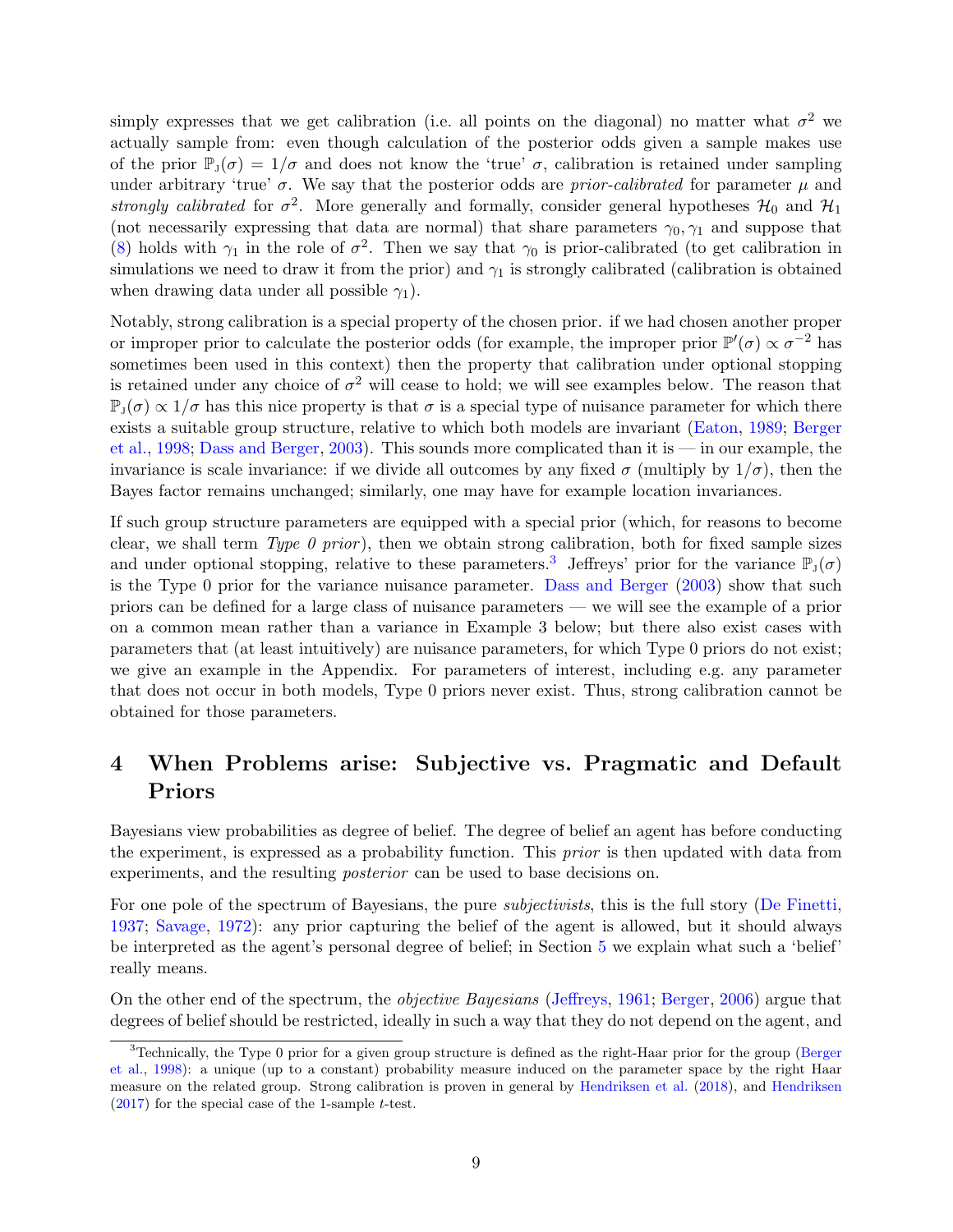<span id="page-9-0"></span>

Figure 2: Calibration of the experiment of Section [3.2,](#page-6-2) from 20, 000 replicate experiments. (a) The observed posterior odds as a function of the nominal posterior odds. (b) The observed posterior odds as a function of the nominal posterior odds with optional stopping.

in the extreme case boil down to a single, rational, probability function, where a priori distributions represent indifference rather than subjective belief and a posteriori distributions represent 'rational degrees of confirmation' rather than subjective belief. Ideally, in any given situation there should then just be a single appropriate prior. Most objective Bayesians do not take such an extreme stance, recommending instead *default* priors to be used whenever only very little a priori knowledge is available. These make a *default* choice for the functional form of a distribution (e.g. Cauchy) but often have one or two parameters that can be specified in a subjective way. These may then be replaced by more informative priors when more knowledge becomes available after all. We will see several examples of such default priors below.

So what category of priors is used in practice? Recent papers that advocate the use of Bayesian methods within psychology such as [Rouder et al.](#page-24-1) [\(2009,](#page-24-1) [2012\)](#page-25-1); [Jamil et al.](#page-24-2) [\(2016\)](#page-24-2) are mostly based on default priors. Within the statistics community, nowadays a pragmatic stance is by far the most common, in which priors are used that mix 'default' and 'subjective' aspects [\(Gelman,](#page-23-13) [2017\)](#page-23-13) and that are also chosen to allow for computationally feasible inference. Very broadly speaking, we may say that there is a scale ranging from completely 'objective' (and hardly used) via 'default' (with a few, say 1 or 2 parameters to be filled in subjectively, i.e. based on prior knowledge) and 'pragmatic' (with functional forms of the prior based partly on prior knowledge, partly by defaults, and partly by convenience) to the fully subjective. Within the pragmatic stance, one explicitly acknowledges that one's prior distribution may have some arbitrary aspects to it (e.g. chosen to make computations easier rather than reflecting true prior knowledge). It then becomes important to do sensitivity analyses: studying what happens if a modified prior is used or if data are sampled not by first sampling parameters  $\theta$  from the prior and then data from  $\mathbb{P}(\cdot | \theta)$  but rather directly from a fixed  $\theta$  within a region that does not have overly small prior probability.<sup>[4](#page-9-1)</sup>

The point of this article is that Rouder's view on what constitutes 'handling optional stopping' is tailored towards a fully subjective interpretation of Bayes; as soon as one allows default and

<span id="page-9-1"></span><sup>4</sup>To witness, one of us recently spoke at the bi-annual OBAYES (Objective Bayes) conference, and noticed that a substantial fraction of the talks featured such fixed  $\theta$ -analyses and/or used priors of Type II below.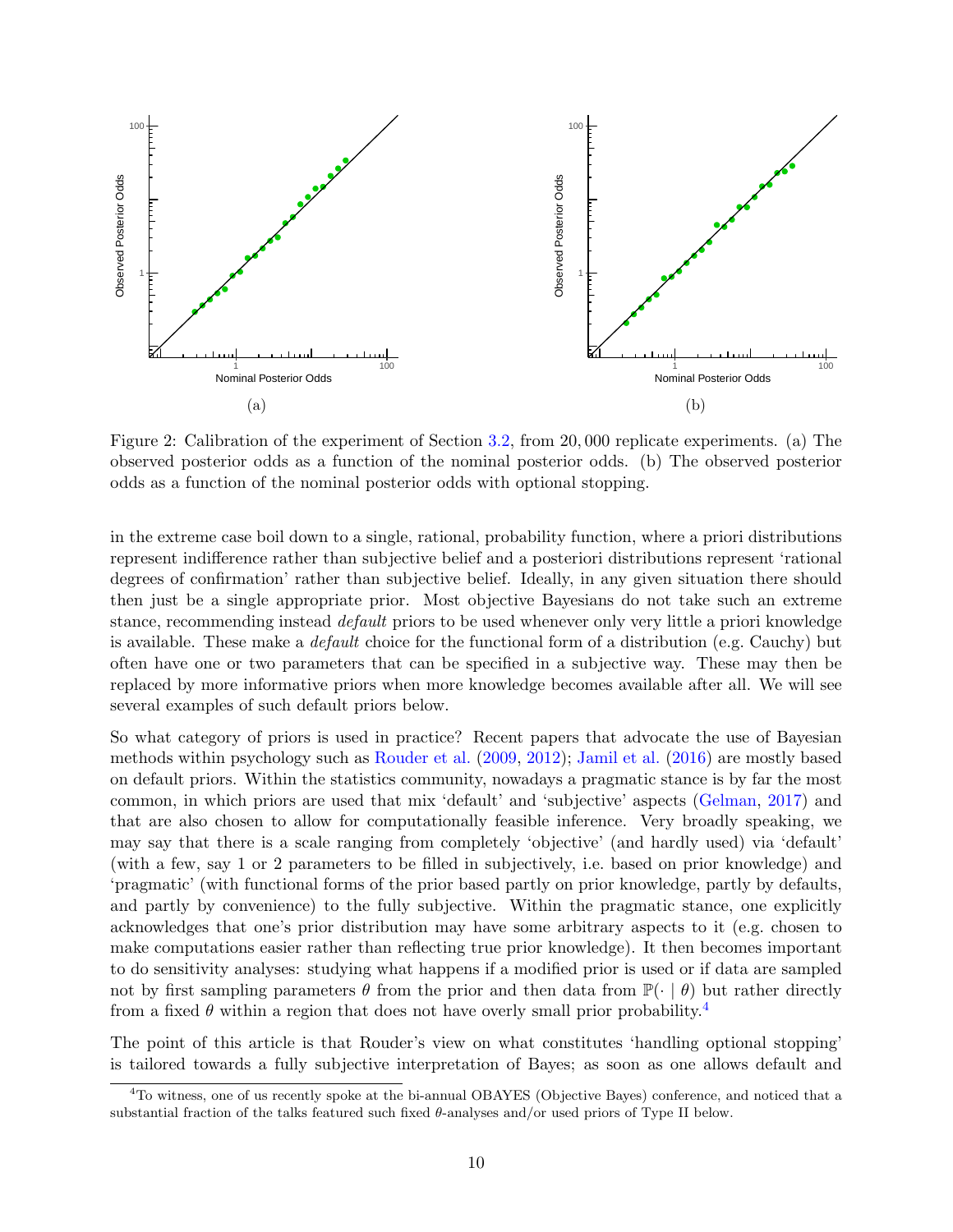pragmatic priors, problems with optional stopping do occur (except for what we call Type 0 priors). We can distinguish between three types of problems, depending on the type of prior that is used. We now give an overview of type of prior and problem, giving concrete examples later.

- 1. Type 0 Priors: these are priors on parameters freely occurring in both hypotheses for which strong calibration (as with  $\sigma^2$  in [\(8\)](#page-7-0)) holds under optional stopping. This includes all right Haar priors on parameters that satisfy a group structure; [Hendriksen et al.](#page-24-4) [\(2018\)](#page-24-4) give a formal definition; [Dass and Berger](#page-23-10) [\(2003\)](#page-23-10); [Berger et al.](#page-23-9) [\(1998\)](#page-23-9) give an overview of such priors. We conjecture, but have no proof, that such right Haar priors on group structure parameters are the only priors allowing for strong calibration under optional stopping, i.e. the only Type 0 Priors. Some, but not all so-called 'nuisance parameters' admit group structure/right Haar priors. For example, the variance in the t-test setting does, but the mean in  $2 \times 2$  contingency tables (De Heide and Grünwald, [2018\)](#page-24-8) does not.
- 2. Type I Priors: these are default or pragmatic priors that do not depend on any aspects of the experimental setup (such as the sample size) or the data (such as the values of covariates) and are not of Type 0 above. Thus, strong calibration under optional stopping is violated with such priors — an example is the Cauchy prior in Example 2 of Section [4.1](#page-10-0) below.
- 3. Type II Priors: these are default and pragmatic priors that are not of Type 0 or I: the priors may themselves depend on the experimental setup, such as the sample size, the covariates (design), or the stopping time itself, or other aspects of the data. Such priors are quite common in the Bayesian literature. Here the problem is more serious: as we shall see, prior calibration is ill-defined, and correspondingly Rouder's experiments cannot be performed for such priors, and 'handling optional stopping' is in a sense impossible in principle. An example is the g-prior for regression as in Example 3 below or Jeffreys' prior for the Bernoulli model as in Section [4.3](#page-17-1) below.

We illustrate the problems with Type I and Type II priors by further extending Rouder's experiment to two extensions of our earlier setting, namely the Bayesian t-test, going back to [Jeffreys](#page-24-5) [\(1961\)](#page-24-5) and advocated by [Rouder et al.](#page-24-1) [\(2009\)](#page-24-1), and objective Bayesian linear regression, following [Liang](#page-24-9) [et al.](#page-24-9) [\(2008\)](#page-24-9). Both methods are quite popular and use default Bayes factors based on default priors, to be used when no clear or very little prior knowledge is readily available.

# <span id="page-10-0"></span>4.1 Example 2: Bayesian t-test — The Problem with Type I Priors

Suppose a researcher wants to test the effect of a new fertilizer on the growth of some wheat variety. The null hypothesis  $\mathcal{H}_0$  states that there is no difference between the old and the new fertilizer, and the alternative hypothesis  $\mathcal{H}_1$  states that the fertilizers have a different effect on the growth of the wheat. We assume that the length of the wheat is normally distributed with the same (unknown) variance under both fertilizers, and that with the old fertilizer, the mean is known to be  $\mu_0 = 1$ meter. We now take a number of seeds and apply the new fertilizer to each of them. We let the wheat grow for a couple of weeks, and we measure the lengths. The null hypothesis  $\mathcal{H}_0$  is thus:  $\mu = \mu_0 = 1$ , and the alternative hypothesis  $\mathcal{H}_1$  is that the mean of the group with the new fertilizer is different from 1 meter:  $\mu \neq 1$ .

Again we follow Rouder's calibration check; again, the end goal is to illustrate a mathematical result, [\(9\)](#page-13-0) below, which will be contrasted with [\(6\)](#page-4-1). And again, to make the result concrete, we will first perform a simulation, generating data from both models and updating our prior beliefs from this data as before. We do this using the *Bayesian t-test*, where Jeffreys' prior  $\mathbb{P}_{1}(\sigma) = 1/\sigma$ is placed on the standard deviation  $\sigma$  within both hypotheses  $\mathcal{H}_0$  and  $\mathcal{H}_1$ . Within  $\mathcal{H}_0$  we set the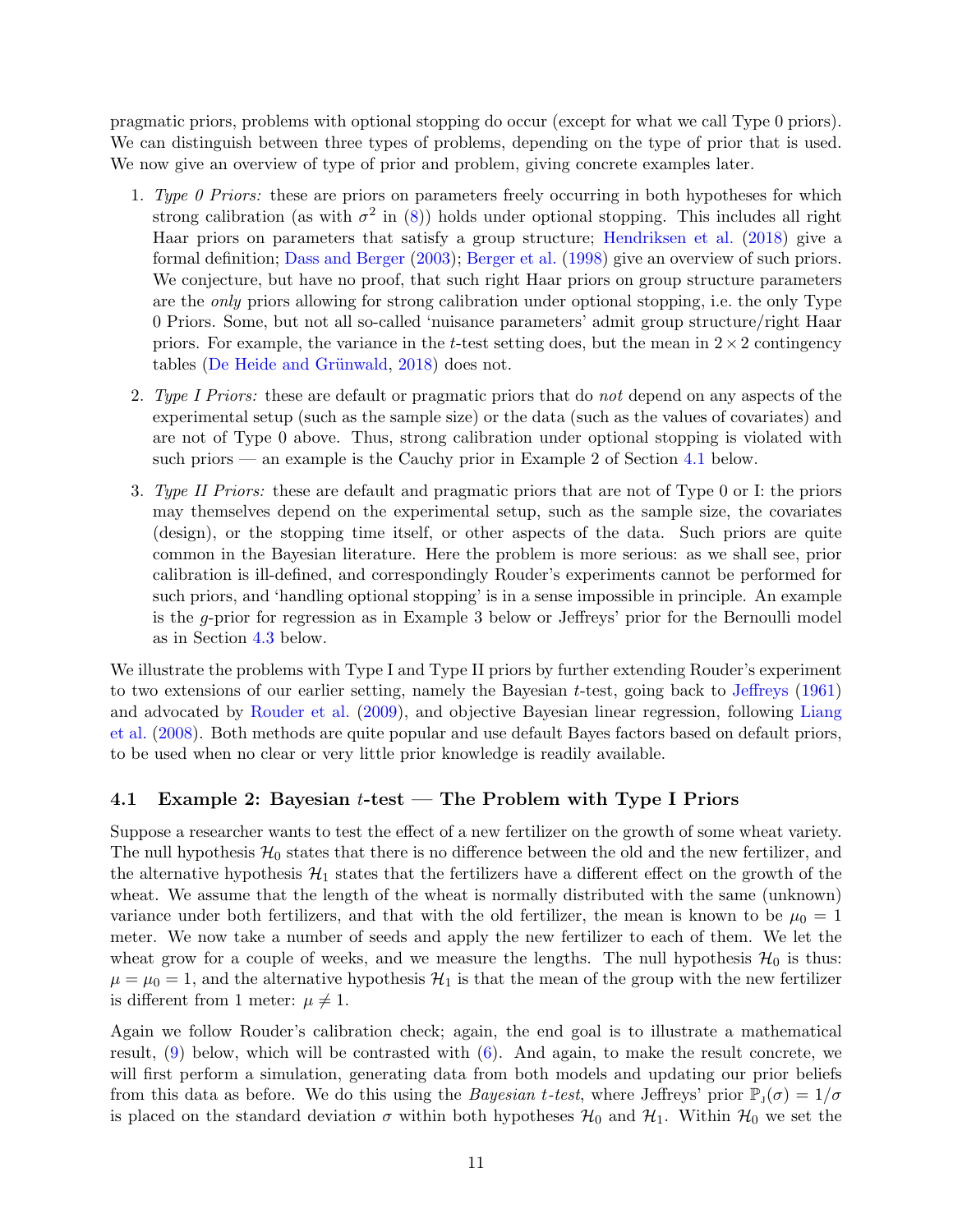mean to  $\mu_0 = 1$  and within  $\mathcal{H}_1$ , a standard Cauchy prior is placed on the effect size  $(\mu - \mu_0)/\sigma$ ; details are provided by [Rouder et al.](#page-24-1) [\(2009\)](#page-24-1). Once again, the nuisance parameter  $\sigma$  is equipped with an improper Jeffreys' prior, so, like in Experiment 1 above and for the reasons detailed there, for simulating our data, we will choose a fixed value for  $\sigma$ ; the experiments will give the same result regardless of the value we choose.

We generate 10 observations for each fertilizer under both models: for  $\mathcal{H}_0$  we sample data from a normal distribution with mean  $\mu_0 = 1$  meter and we pick the variance  $\sigma^2 = 1$ . For  $\mathcal{H}_1$  we sample data from a normal distribution where the variance is 1 as well, and the mean is determined by the effect size above. We adopt a Cauchy prior to express our beliefs about what values of the effect size are likely, which is mathematically equivalent to the effect size being sampled from a standard Cauchy distribution. We follow Rouder's experiment further, and set our prior odds on  $\mathcal{H}_0$  and  $\mathcal{H}_1$ , before observing the data, to 1-to-1. We sample 10 data points from each of the hypotheses, and we calculate the Bayes factors. We repeat this procedure 20, 000 times. Then, we bin the 20, 000 resulting Bayes factors and construct a histogram. In Figure [3a](#page-12-0) we see the distribution of the posterior odds when either the null or the alternative are true in one figure. In Figure [3b](#page-12-0) we see the calibration plot for this data from which Rouder checks the interpretation of the posterior odds: the observed posterior odds is the ratio of the two histograms, where the width of the bins is 0.1 on the log scale. The posterior odds are calibrated, in accordance with Rouder's experiments. We repeated the experiment with the difference that in each of the 40,000 experiments we sampled more data points until the posterior odds were at least 10-to-1, or the maximum number of 25 data points was reached. The histograms for this experiment are in Figure [3c.](#page-12-0) In Figure [3d](#page-12-0) we can see that, as expected, the posterior odds are calibrated under optional stopping as well.

Since  $\sigma^2$  is a nuisance parameter equipped with its Type 0 prior, it does not matter what value we take when sampling data. We may ask ourselves what happens if, similarly, we fix particular values of the mean and sample from them, rather than from the prior; for sampling from  $\mathcal{H}_0$ , this does not change anything since the prior is concentrated on the single point  $\mu_0 = 1$ ; in  $\mathcal{H}_1$ , this means we can basically pick any  $\mu$  and sample from it. In other words, we will check whether we have strong calibration rather than prior-calibration not just for  $\sigma^2$ , but also for the mean  $\mu$ . We now first describe such an experiment, and will explain its importance further below.

We generate 10 observations under both models. The mean length of the wheat is again set to be 1 meter with the old fertilizer, and now we pick a particular value for the mean length of the wheat with the new fertilizer: 130 centimeters. For the variance, we again pick  $\sigma^2 = 1$ . We continue to follow Rouder's experiment and set our prior odds on  $H_0$  and  $H_1$ , before observing the data, to 1-to-1. We sample 20,000 replicate experiments with  $10 + 10$  observations each, 10 from one of the hypotheses (normal with mean 1 for  $\mathcal{H}_0$ ) and 10 from the other (normal with mean  $\mu = 1.3$  for  $\mathcal{H}_1$ , and we calculate the Bayes factors. In Figure [4a](#page-13-1) we see that calibration is, to some extent, violated: the points follow a line that is still approximately, but now not precisely, a straight line. Now what happens in this experiment under optional stopping? We repeated the experiment with the difference that we sampled more data points until the posterior odds were at least 10-to-1, or the maximum number of 25 data points was reached. In Figure [4b](#page-13-1) we see the results: calibration is now violated significantly — when we stop early the nominal posterior odds (on which our stopping rule was based) are on average significantly higher than the actual, observed posterior odds. We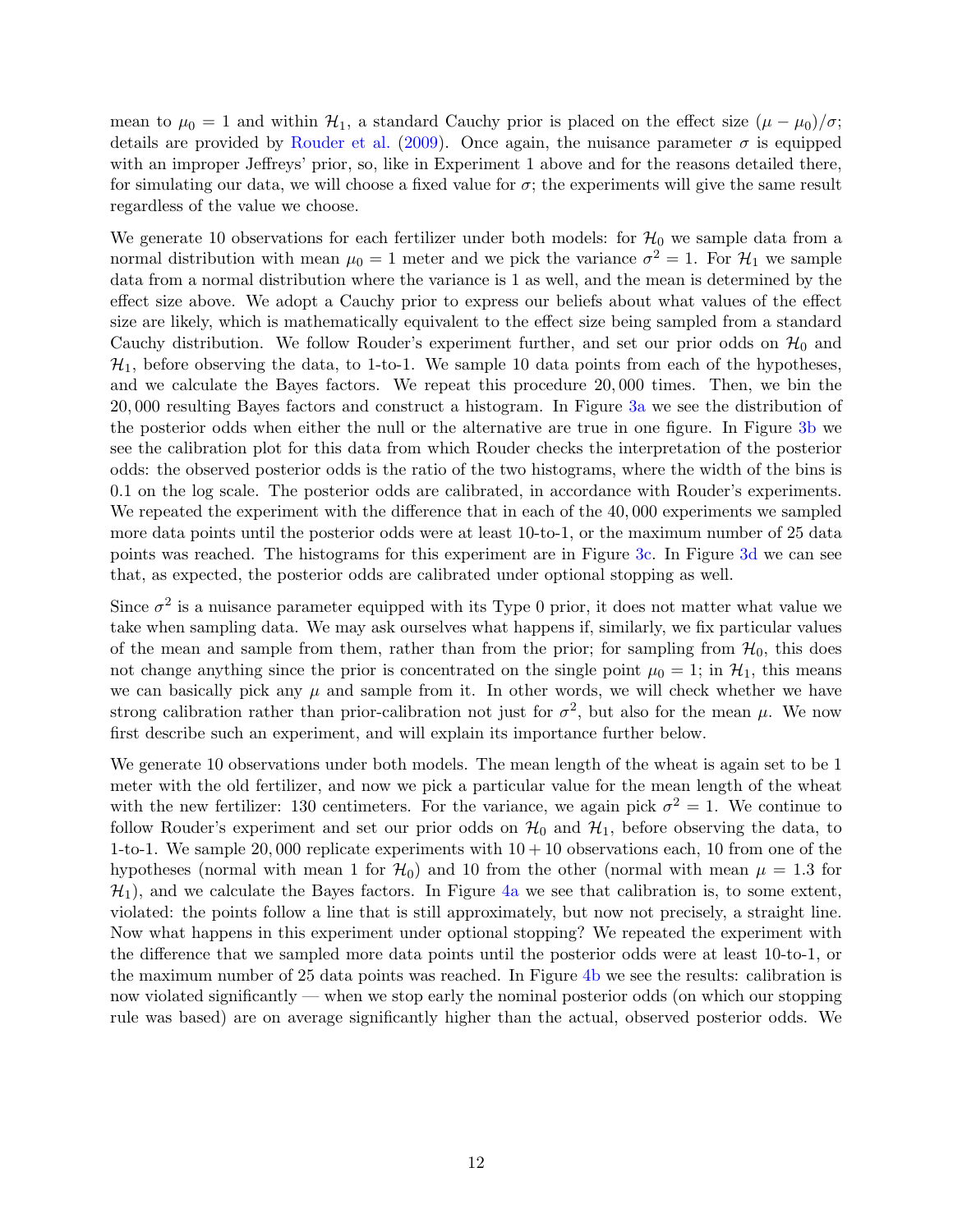<span id="page-12-0"></span>

Figure 3: Calibration in the t-test experiment, Section [4.1,](#page-10-0) from 20, 000 replicate experiments. (a) The distribution of posterior odds as a histogram under  $\mathcal{H}_0$  and  $\mathcal{H}_1$  in one figure. (b) The observed posterior odds as a function of the nominal posterior odds. (c) Distribution of the posterior odds with optional stopping. (d) The observed posterior odds as a function of the nominal posterior odds with optional stopping.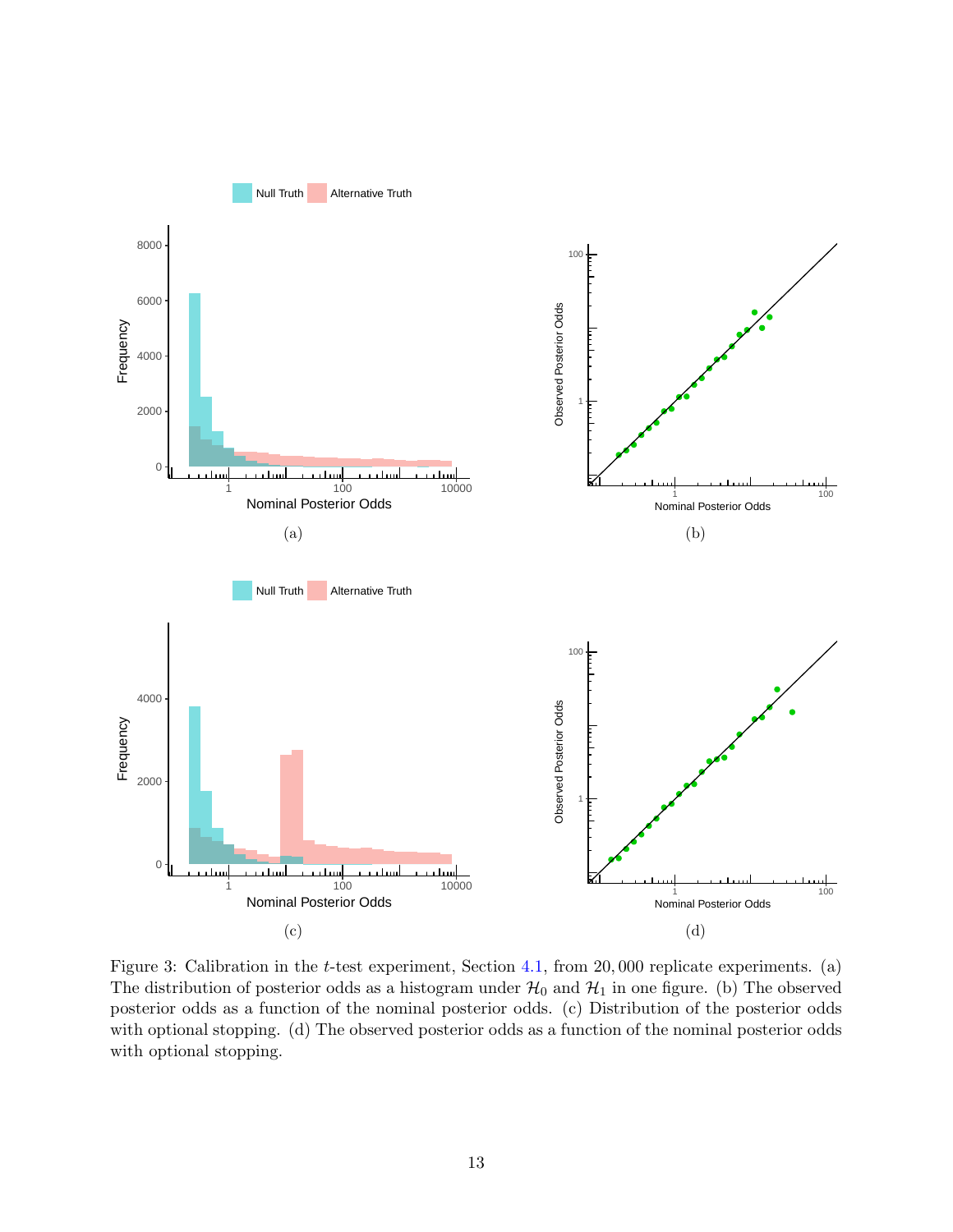<span id="page-13-1"></span>

Figure 4: Calibration in the t-test experiment with fixed values for the means of  $\mathcal{H}_0$  and  $\mathcal{H}_1$ (Section [4.1,](#page-10-0) from 40, 000 replicate experiments). (a) The observed posterior odds as a function of the nominal posterior odds. (b) The observed posterior odds as a function of the nominal posterior odds with optional stopping.

repeated the experiment with various choices of  $\mu$ 's within  $\mathcal{H}_1$ , invariably getting similar results.<sup>[5](#page-13-2)</sup> In mathematical terms, this illustrates that when the stopping time  $\tau$  is determined by optional stopping, then, for many a and  $\mu'$ ,

<span id="page-13-0"></span>post-odds(
$$
\mathcal{H}_1
$$
vs. $\mathcal{H}_0 \mid \mu = \mu'$ , "post-odds( $\mathcal{H}_1$ vs. $\mathcal{H}_0 \mid x_1, ..., x_\tau$ ) = a") is very different from  $a$ , (9)

We conclude that strong calibration for the parameter of interest  $\mu$  is violated somewhat for fixed sample sizes, but much more strongly under optional stopping. We did similar experiments for a different model with discrete data (see the Appendix), once again getting the same result. We also did experiments in which the means of  $\mathcal{H}_1$  were sampled from a different prior than the Cauchy: this also yielded plots which showed violation of calibration. Our experiments are all based on a one-sample  $t$ -test; experiments with a two-sample  $t$ -test and ANOVA (also with the same overall mean for both  $\mathcal{H}_0$  and  $\mathcal{H}_1$ ) yielded severe violation of strong calibration under optional stopping as well.

The Issue Why is this important? When checking Rouder's prior-based calibration, we sampled the effect size from a Cauchy distribution, and then we sampled data from the realized effect size. We repeated this procedure many times to approximate the distribution on posterior odds by a histogram analogous to that in Figure [1a.](#page-6-0) But do we really believe that such a histogram, based on the Cauchy prior, accurately reflects our beliefs about the data? The Cauchy prior was advocated by Jeffreys for the effect size corresponding to a location parameter  $\mu$  because it has some desirable properties in hypothesis testing, i.e. when comparing two models [\(Ly et al.,](#page-24-10) [2016\)](#page-24-10). For estimating a one-dimensional location parameter directly, Jeffreys (like most objective Bayesians) would advocate an improper uniform prior on  $\mu$ . Thus, objective Bayesians may *change their prior depending on the* 

<span id="page-13-2"></span><sup>&</sup>lt;sup>5</sup>Invariably, strong calibration is violated both with and without optional stopping. In the experiments without optional stopping, the points still lie on an increasing and (approximately) straight line; the extent to which strong calibration is violated — the slope of the straight line — depends on the effect size. In the experiments with optional stopping, strong calibration is violated more strongly in the sense that the points do not follow a straight line anymore.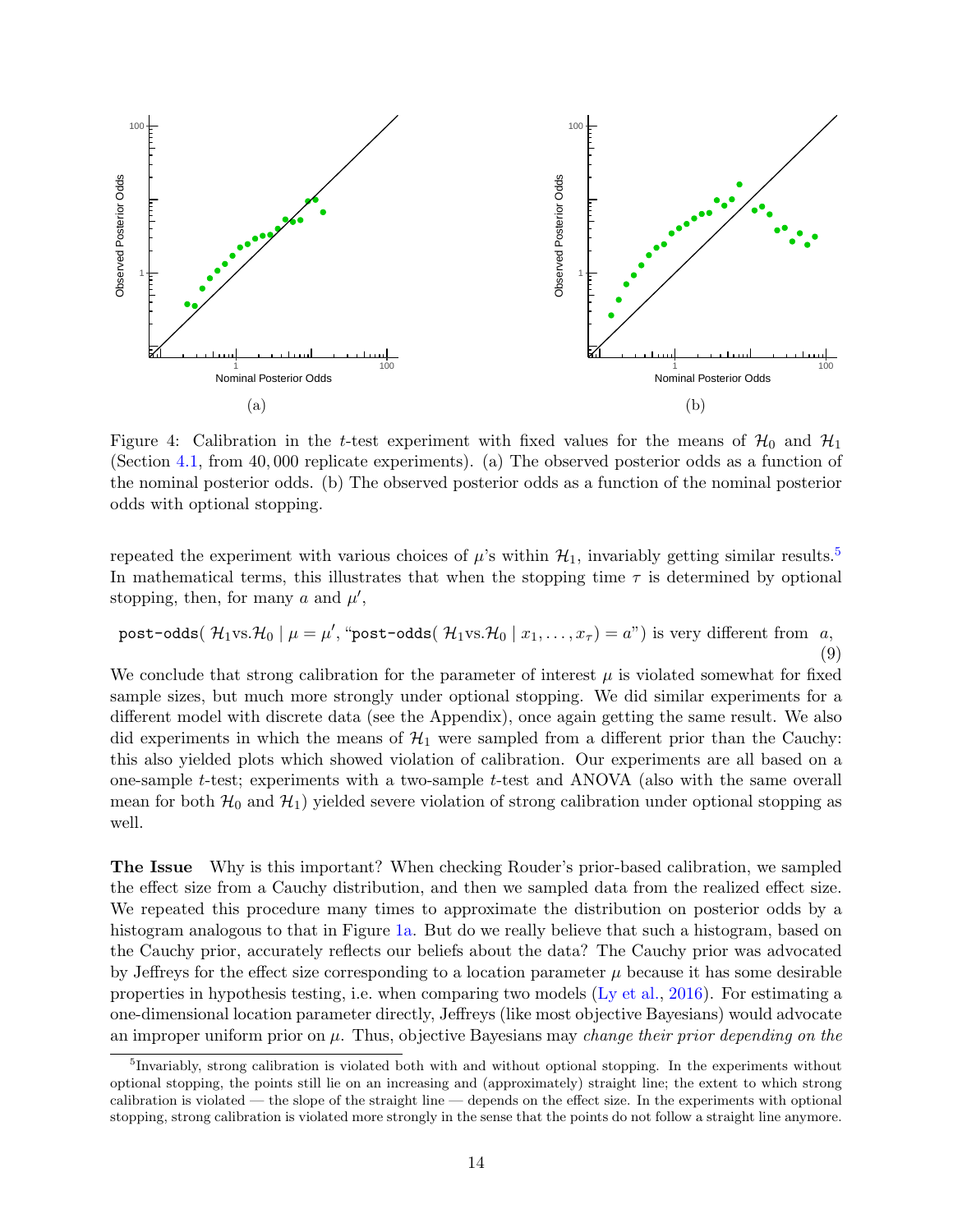inference task of interest, even when they are dealing with data representing the same underlying phenomenon. It does then not seem realistic to study what happens if data are sampled from the prior; the prior is used as a tool in inferring likely parameters or hypotheses, and not to be thought of as something that prescribes how actual data will arise or tend to look like. This is the first reason why it is interesting to study not just prior calibration, but also strong calibration for the parameter of interest. One might object that the sampling from the prior done by Rouder, and us, was only done to illustrate the mathematical expression  $(6)$ ; perhaps sampling from the prior is not realistic but [\(6\)](#page-4-1) is still meaningful? We think that, because of the mathematical equivalence, it does show that the relevance of  $(6)$  is questionable as soon as we use default priors.

Prior calibration in terms of  $(6)$  — which indeed still holds<sup>[6](#page-14-0)</sup> — would be meaningful if a Cauchy prior really described our prior beliefs about the data in the subjective Bayesian sense (explained in Section [5\)](#page-17-0). But in this particular setup, the Cauchy distribution is highly unrealistic: it is a heavy tailed distribution, which means that the probability of getting very large values is not negligible, and it is very much higher than with, say, a Gaussian distribution. To make the intuition behind this concrete, say that we are interested in measuring the height of a type of corn that with the old fertilizer reaches on average 2 meters. The probability that a new fertilizer would have a mean effect of 6 meters or more under a standard Cauchy distribution would be somewhat larger than one in twenty. For comparison: under a standard Gaussian, this is as small as 9.87 · 10−10. Do we really believe that it is quite probable (more than one in twenty) that the fertilizer will enable the corn to grow to 8 meters on average? Of course we could use a Cauchy with a different spread, but which one? Default Bayesians have emphasized that such choices should be made subjectively (i.e. based on informed prior guesses), but whatever value one choices, the chosen functional form of the prior (a Cauchy has, e.g., no variance) severely restricts the options, making any actual choice to some extent arbitrary. While growing crops (although a standard example in this context) may be particularly ill-suited to be modeled by heavy-tailed distributions, the same issue will arise with many other possible applications for the default Bayesian t-test: one will be practically sure that the effect size will not exceed certain values (not too large, not too small, certainly not negative), but it may be very hard to specify exactly which values. As a purely objective Bayesian, this need not be such a big problem - one resorts to the default prior and uses it anyway; but one has to be aware that in that case, sampling from the prior — as done by Rouder — is not meaningful anymore, since the data one may get may be quite atypical for the underlying process one is modeling.

In practice, most Bayesians are pragmatic, striking a balance between 'flat', 'uninformative' priors, prior knowledge and ease of computation. In the present example, they might put a Gaussian prior with mean  $\mu$  on the effect size instead, truncated at 0 to avoid negative means. But then there is the question what variance this Gaussian should have — as a pragmatic Bayesian, one has to acknowledge that there will always be arbitrary or 'convenience' aspects about one's priors. This is the second reason why it is interesting to study not just prior calibration, but also strong calibration for the parameter of interest.

Thus, both from a purely objective and from a pragmatic Bayesian point of view, strong calibration is important. Except for nuisance parameters with Type 0 priors, we cannot expect it to hold precisely (see [Gu et al.](#page-24-11) [\(2016\)](#page-24-11) for a related point) — but this is fine; like with any sensitivity or robustness test, we acknowledge that our prior is imperfect and we merely ask that our procedure remains reasonable, not perfect. And we see that by and large this is the case if we use a fixed sample size, but not if we perform optional stopping. In our view this indicates that for pragmatic Bayesians using default priors, there is a real problem with optional stopping after all. However,

<span id="page-14-0"></span> ${}^{6}$ Note though that strong calibration still fails.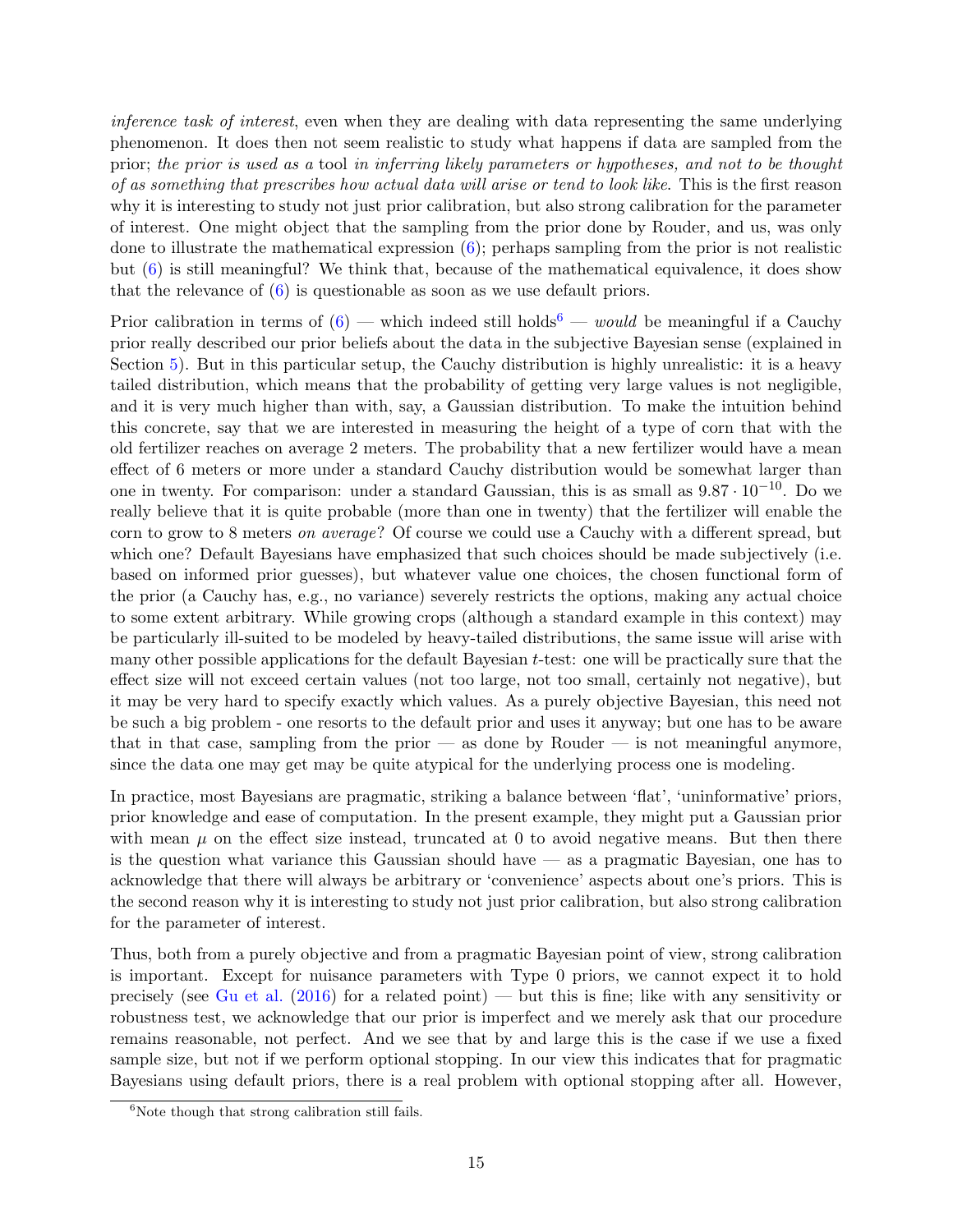within the taxonomy defined above, we implicitly used Type I priors (Cauchy) here. Default priors are often of Type II, and then, as we will see, the problems get significantly worse.

As a final note, we note that in our strong calibration experiment, we chose parameter values here which we deemed 'reasonable', by this we mean values which reside in a region of large prior density — i.e. we sampled from  $\mu$  that are not too far from  $\mu_0$ . Sampling from  $\mu$  in the tails of the prior would be akin to 'really disbelieving our own prior', and would be asking for trouble. We repeated the experiment for many other values of  $\mu$  not too far from  $\mu_0$  and always obtained similar results. Whether our choices of  $\mu$  are truly reasonable is of course up to debate, but we feel that the burden of proof that our values are 'unreasonable' lies with those who want to show that Bayesian methods can deal with optional stopping even with default priors.

#### <span id="page-15-1"></span>4.2 Example 3: Bayesian linear regression and Type II Priors

We further extend the previous example to a setting of linear regression with fixed design. We employ the default Bayes factor for regression from the R package Bayesfactor [\(Morey and Rouder,](#page-24-12) [2015\)](#page-24-12), based on [Liang et al.](#page-24-9) [\(2008\)](#page-24-9) and [Zellner and Siow](#page-25-8) [\(1980\)](#page-25-8), see also [Rouder and Morey](#page-24-13) [\(2012\)](#page-24-13). This function uses as default prior Jeffreys' prior for the intercept  $\mu$  and the variance  $(\mathbb{P}_{\mathfrak{I}}(\mu,\sigma) \sim 1/\sigma)$ , and a mixture of a normal and an inverse-gamma distribution for the regression coefficients, henceforth *q-prior*:

<span id="page-15-0"></span>
$$
y \sim N(\mu + X\beta, \sigma^2),
$$
  
\n
$$
\beta \sim N(0, g\sigma^2 n(X'X)^{-1}),
$$
  
\n
$$
g \sim IG\left(\frac{1}{2}, \frac{\sqrt{2}}{8}\right).
$$
\n(10)

Since the publication of [Liang et al.](#page-24-9) [\(2008\)](#page-24-9), this prior has become very popular as a default prior in Bayesian linear regression. Again we provide an example concerning the growth of wheat. Suppose a researcher wants to investigate the relationship between the level of a fertilizer, and the growth of the crop. We can model this experiment by linear regression with fixed design. We add different levels of the fertilizer to pots with seeds: the first pot gets a dose of 0.1, the second 0.2, ans so on up to the level 2. These are the x-values (covariates) of our simulation experiment. If we would like to repeat the examples of the previous sections and construct the calibration plots, we can generate the y-values — the increase or decrease in length of the wheat from the intercept  $\mu$  — according to the proposed priors in Eq.  $(10)$ . First we draw a g from an inverse gamma distribution, then we draw a  $\beta$  from the normal prior that we construct with the knowledge of the x-values, and we compute each  $y_i$  as the product of  $\beta$  and  $x_i$  plus Gaussian noise.

As we can see in Equation [10,](#page-15-0) the prior on  $\beta$  contains a scaling factor that depends on the experimental set-up — while it does not directly depend on the observations  $(y$ -values), it does depend on the design/covariates  $(x$ -values). If there is no optional stopping, then for a pragmatic Bayesian, the dependency on the x-values of the data is convenient to achieve appropriate scaling; it poses no real problems, since the whole model is conditional on  $X$ : the levels of fertilizer we administered to the plants. But under optional stopping, the dependency on  $X$  does become problematic, for it is unclear which prior she should use! If initially a design with 40 pots was planned (after each dose from 0.1 up to 2, another row of pots, one for each dose is added), but after adding three pots to the original twenty (so now we have two pots with the doses  $0.1, 0.2$  and  $0.3$ , and one with each other dose), the researcher decides to check whether the results already are interesting enough to stop, should she base her decision on the posterior reached with prior based the initially planned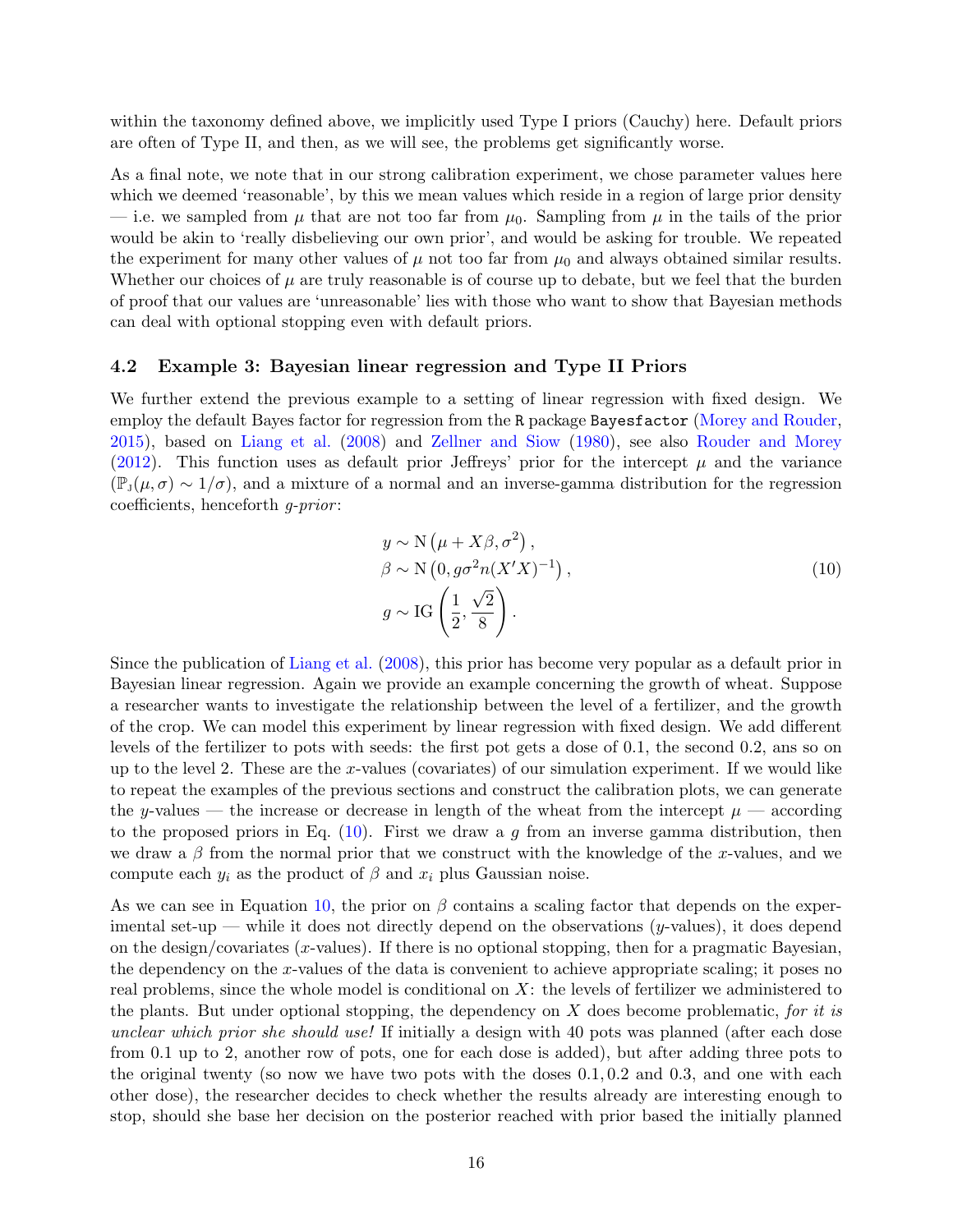<span id="page-16-0"></span>

Figure 5: Default priors that depend on aspects of the experimental setup: (a) g-priors for the regression example of Section [4.2](#page-15-1) with different sample sizes:  $n = 20$  (black),  $n = 23$  (red) and  $n = 34$  (blue). (b) Jeffreys' prior for the Bernoulli model for the specific case that n is fixed in advance (no optional stopping): a Beta  $(1/2, 1/2)$  distribution.

design with 40 pots, or the design at the moment of optional stopping with 23 pots? This is not clear, and it does make a difference, since the g-prior changes as more x-values become available. In Figure [5a](#page-16-0) we see three g-priors on the regression coefficient  $\beta$  for the same fixed value of g, the same x-values as described in the fertilizer experiment above, but increasing sample size. First, each dose is administered to one plant, yielding the black prior distribution for  $\beta$ . Next, 3 plants are added to the experiment, with doses 0.1, 0.2 and 0.3, yielding the red distribution: wider and less peeked, and lastly, another 11 plants are added to the experiment, yielding the blue distribution which puts even less prior mass close to zero.

This problem may perhaps be pragmatically 'solved' in practice in two ways: either one could, as a rule, base the decision to stop at sample size  $n$  always using the prior for the given design at sample size  $n$ ; or one could, as a rule, always use the design for the maximum sample size available. It is very unclear though whether there is any sense in which any of these two (or other) solutions 'handle optional stopping' convincingly. In the first case, the notion of prior calibration is ill-defined, since post-odds  $(H_1v, H_0 | x_1, \ldots, x_\tau)$  in [\(6\)](#page-4-1) is ill-defined (if one tried to illustrate (6) by sampling, the procedure would be undefined since one would not know what prior to sample from until after one has stopped); in the second, one can perform it (by sampling  $\beta$  from the prior based on the design at the maximum sample size), but it seems rather meaningless, for if, for some reason or other, even more data were to become available later on, this would imply that the earlier sampled data were somehow 'wrong' and would have to be replaced.

What, then, about strong calibration? Fixing particular, 'reasonable' values of  $\beta$  is meaningful in this regression example. However (figures omitted), when we pick reasonable values for  $\beta$  instead of sampling  $\beta$  from the prior, we obtain again the conclusion that strong calibration is, on one hand, violated significantly under optional stopping (where the prior used in the decision to stop can be defined in either of the two ways defined above); but on the other hand, only violated mildly for fixed sample size settings. Using the taxonomy above, we conclude that optional stopping is a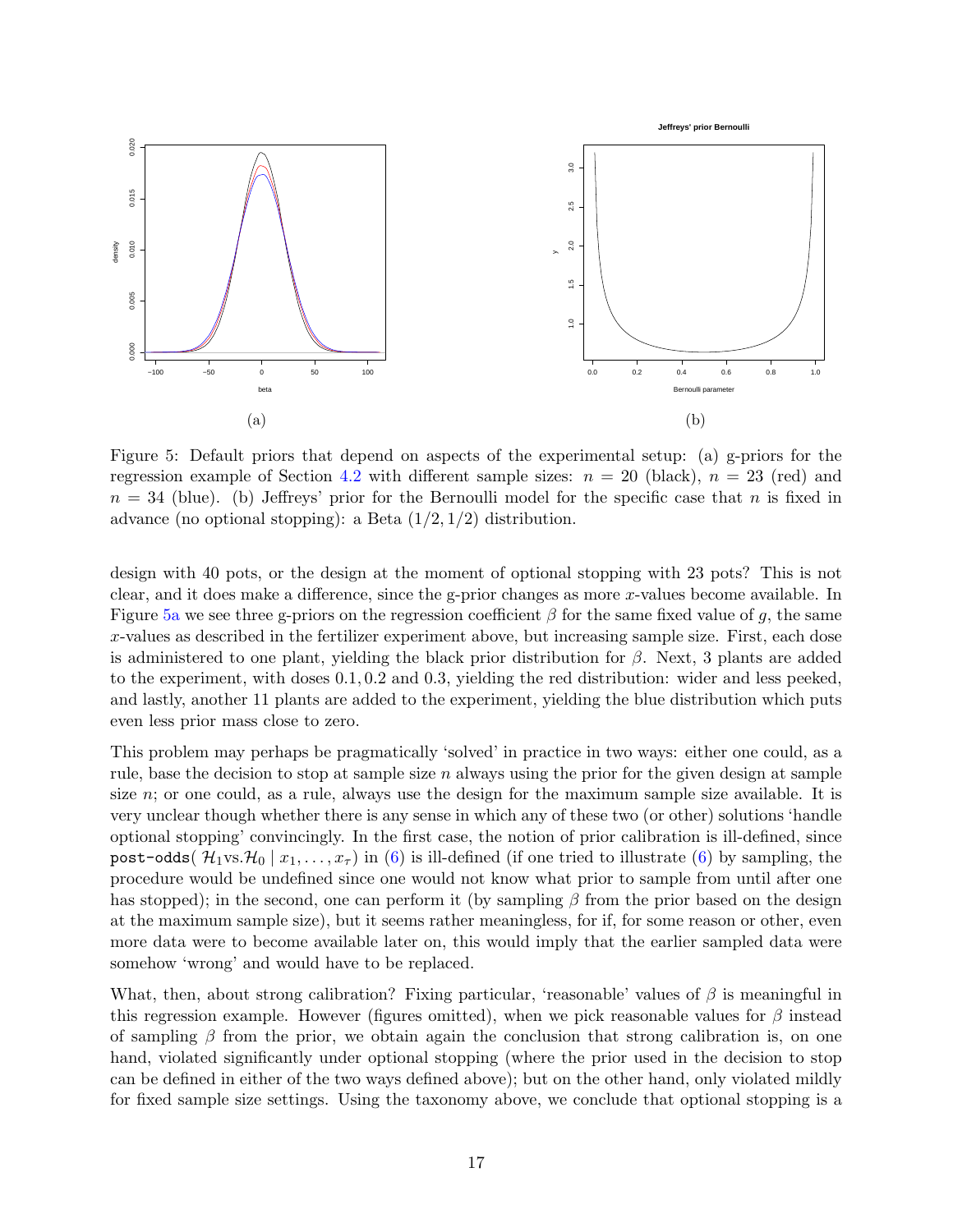significant problem for Bayesians with Type-II priors.

#### <span id="page-17-1"></span>4.3 Discrete Data and Type-II Priors

Now let us turn to discrete data: we test whether a coin is fair or not. The data D consist of a sequence of  $n_1$  ones and  $n_0$  zeros. Under  $\mathcal{H}_0$ , the data are i.i.d. Bernoulli(1/2); under  $\mathcal{H}_1$  they can be Bernoulli( $\theta$ ) for any  $0 \le \theta \le 1$  except 1/2,  $\theta$  representing the bias of the coin. One standard objective and default Bayes method (in this case coinciding with an MDL (Minimum Description *Length)* method, (Grünwald, [2007\)](#page-23-14) is to use Jeffreys' prior for the Bernoulli model within  $\mathcal{H}_1$ . For fixed sample sizes, this prior is proper, and is given by

<span id="page-17-2"></span>
$$
\mathbb{P}_{\mathbf{J}}(\theta) = \frac{1}{\sqrt{\theta(1-\theta)}} \cdot \frac{1}{\pi},\tag{11}
$$

where the factor  $1/\pi$  is for normalization; see Figure [5b.](#page-16-0) If we repeat Rouder's experiment, and sample from this prior, then the probability that we would pick an extreme  $\theta$ , within 0.01 of either 1 or 0, would be about 10 times as large as the probability that we would pick a  $\theta$  within the equally wide interval [0.49, 0.51]. But, lacking real prior knowledge, do we really believe that such extreme values are much more probable than values around the middle? Most people would say we do not: under the subjective interpretation, i.e. if one really believes one's prior in the common interpretation of 'belief' given in Section [5,](#page-17-0) then such a prior would imply a willingness to bet at certain stakes. Jeffreys' prior is chosen in this case because it has desirable properties such as invariance under reparameterization and good frequentist properties, but not because it expresses any 'real' prior belief about some parameter values being more likely than others. This is reflected in the fact that in general, it depends on the stopping rule. Using the general definition of Jeffreys' prior (see e.g. [Berger](#page-23-6) [\(1985\)](#page-23-6)), we see, for example, that in the Bernoulli model, if the sample size is not fixed in advance but depends on the data (for example, we stop sampling as soon as three consecutive 1s are observed), then, as a simple calculation shows, Jeffreys' prior changes and even becomes improper [\(Jordan,](#page-24-14) [2010\)](#page-24-14).

In the Appendix we give another example of a common discrete setting, namely the  $2\times 2$  contingency table. Here the null hypothesis is a Bernoulli model and its parameter  $\theta$  is intuitively a nuisance parameter, and thus strong calibration relative to this parameter would be especially desirable. However, the Bernoulli model does not admit a group structure, and hence neither Jeffreys' nor any other prior we know of can serve as a Type 0 prior, and strong calibration can presumably not be attained — the experiments show that it is certainly not attained if the default Gunel and Dickey Bayes factors [\(Jamil et al.,](#page-24-2) [2016\)](#page-24-2) are used (these are Type-II priors, so we need to be careful about what prior to use in the strong calibration experiment; see the Appendix for details).

## <span id="page-17-0"></span>5 Other Conceptualizations of Optional Stopping

We have seen several problems with optional stopping under default and pragmatic priors. Yet it is known from the literature that, in some senses, optional stopping is indeed no problem for Bayesians [\(Lindley,](#page-24-3) [1957;](#page-24-3) [Savage,](#page-25-5) [1972;](#page-25-5) [Edwards et al.,](#page-23-1) [1963;](#page-23-1) [Good,](#page-23-3) [1991\)](#page-23-3). What then, is shown in those papers? Interestingly, different authors show different things; we consider them in turn.

#### 5.1 Subjective Bayes optional stopping

The Bayesian pioneers [Lindley](#page-24-3) [\(1957\)](#page-24-3) and [Savage](#page-25-5) [\(1972\)](#page-25-5) consider a purely subjective Bayesian setting, appropriate if one truly believes one's prior (and at first sight completely disconnected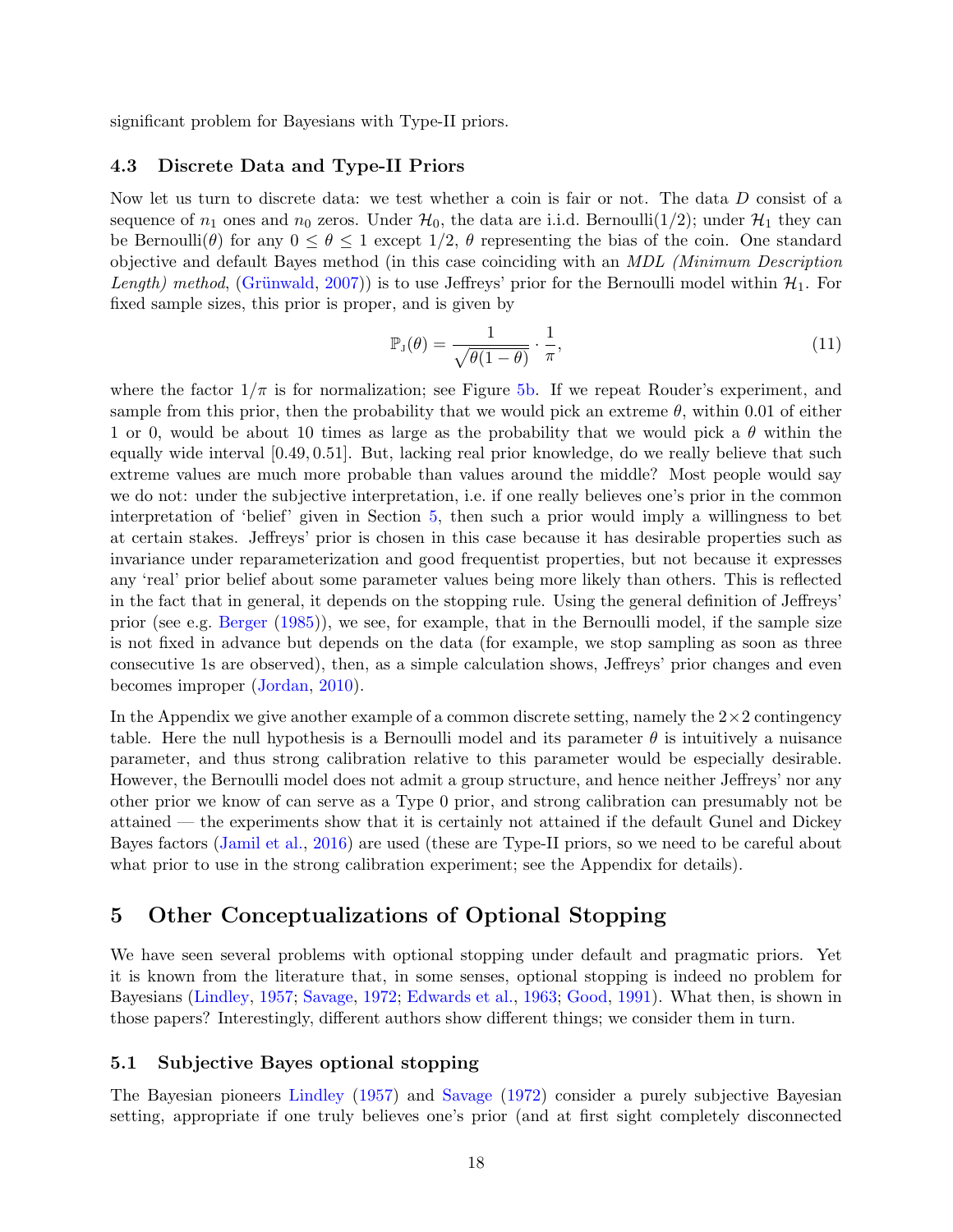from strong calibration — but see the two quotations further below). But what does this mean? According to De Finetti, one of the two main founding fathers of modern, subjective Bayesian statistics, this implies a willingness to bet at small stakes, at the odds given by the prior.[7](#page-18-0) For example, a subjective Bayesian who would adopt Jeffreys' prior  $\mathbb{P}_1$  for the Bernoulli model as given by [\(11\)](#page-17-2) would be willing to accept a gamble that pays off when the actual parameter lies close to the boundary, since the corresponding region has substantially higher probability, cf. the discussion underneath Eq. [\(11\)](#page-17-2). For example, a gamble where one wins 11 cents if the actual Bernoulli parameter is in the set  $[0, 0.01] \cup [0.99, 1]$  and pays 100 cents if it is in the set  $[0.49, 0.51]$  and neither pays nor gains otherwise would be considered acceptable[8](#page-18-1) because this gamble has positive expected gain under  $\mathbb{P}_1$ . We asked several Bayesians who are willing to use Jeffreys' prior for testing whether they would also be willing to accept such a gamble; most said no, indicating that they do not interpret Jeffreys prior the way a subjective Bayesian would.<sup>[9](#page-18-2)</sup>

Now, if one adopts priors one really believes in in the above gambling sense, then Bayesian updating from prior to posterior is not affected by the employed stopping rule [\(Hendriksen et al.,](#page-24-4) [2018\)](#page-24-4); one ends up with the same posterior if one had decided the sample size  $n$  in advance or if it had been determined, for example, because one was satisfied with the results at this  $n$ . In this sense a subjective Bayesian procedure does not depend on the stopping rule (as we have seen, this is certainly not the case in general for default Bayes procedures). This is the main point concerning optional stopping of [Lindley](#page-24-3) [\(1957\)](#page-24-3), also made by e.g. [Savage](#page-25-5) [\(1972\)](#page-25-5); [Bernardo and Smith](#page-23-7) [\(1994\)](#page-23-7), among many others. A second point made by [Lindley](#page-24-3) [\(1957,](#page-24-3) p. 192) is that the decisions a Bayesian makes will "not, on average, be in error, when ignoring the stopping rule". Here the "average" is really an expectation obtained by integrating  $\theta$  over the prior, and then the data D over the distribution  $\mathbb{P}(D \mid \theta)$ , making this claim very similar to prior calibration  $(6)$  — once again, the claim is correct, but works only if one believes that sampling (or taking averages over) the prior gives rise to data of the type one would really expect; and if one would not be willing to bet based on the prior in the above sense, it indicates that perhaps one doesn't really expect that data after all.

We cannot resist to add here that, while for a subjective Bayesian, prior-based calibration is sensible, even the founding fathers of subjective Bayes gave a warning against taking such a prior too seriously:<sup>[10](#page-18-3)</sup>

" Subjectivists should feel obligated to recognize that any opinion (so much more the initial one) is only vaguely acceptable... So it is important not only to know the exact answer for an exactly specified initial problem, but what happens changing in a reasonable neighborhood the assumed initial opinion" De Finetti, as quoted by [Dempster](#page-23-15) [\(1975\)](#page-23-15). — note that when we checked for strong calibration, we took parameter values  $\mu$  which were not too unlikely under the prior, which one may perhaps view as 'a reasonable neighborhood of the initial opinion'.

<span id="page-18-0"></span><sup>7</sup>Savage, the other father, employs a slightly different conceptualization in terms of preference orderings over outcomes, but that need not concern us here.

<span id="page-18-1"></span><sup>8</sup>One might object that actual Bernoulli parameters are never revealed and arguably do not exist; but one could replace the gamble by the following essentially equivalent gamble: a possibly biased coin is tossed 10, 000 times, but rather than the full data only the average number of 1s will be revealed. If it is in the set  $[0, 0.01] \cup [0.99, 1]$  one gains 11 cents and if it is in the set [0.49, 0.51] one pays 100 cents. If one really believes Jeffreys' prior, this gamble would be considered acceptable.

<span id="page-18-2"></span> $9$ Another example is the Cauchy prior with scale one on the standardized effect size [\(Rouder et al.,](#page-25-1) [2012\)](#page-25-1), as most would agree that this is not realistic in psychological research. Thanks to an anonymous reviewer for pointing this out.

<span id="page-18-3"></span> $10$ Many thanks to Chris Holmes for bringing these quotations to our attention.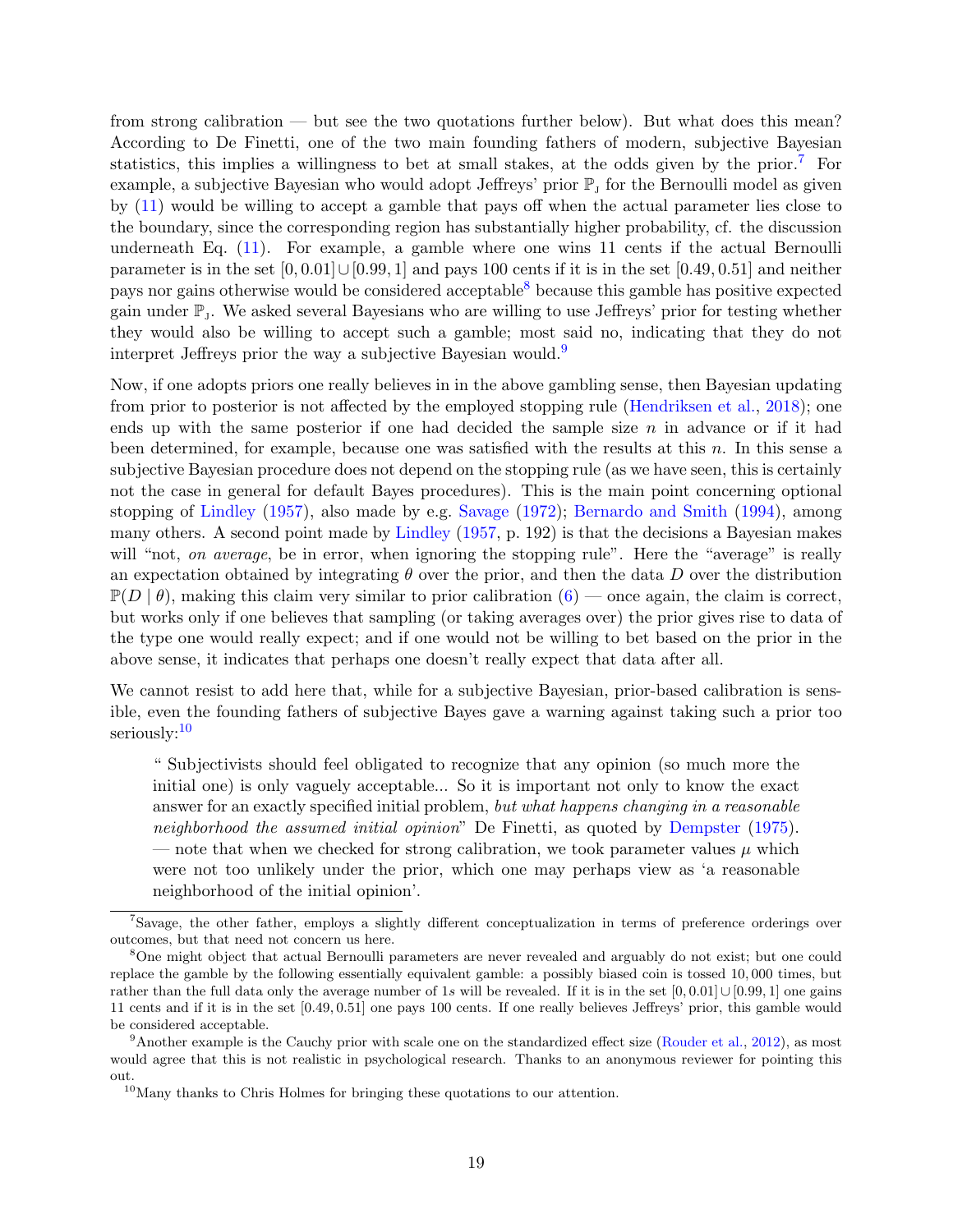" ...in practice the theory of personal probability is supposed to be an idealization of one's own standard of behavior; the idealization is often imperfect in such a way that an aura of vagueness is attached to many judgments of personal probability..." [\(Savage,](#page-25-5) [1972\)](#page-25-5).

Hence, one would expect that even a subjectivist would be interested in seeing what happens under a sensitivity analysis, for example checking for strong rather than prior-based calibration of the posterior. And even a subjectivist cannot escape the conclusion from our experiments that optional stopping leads to more brittle (more sensitive to the prior choice) inference than stopping at a fixed  $n$ .

## 5.2 Frequentist optional stopping under  $\mathcal{H}_0$

Interestingly, some other well-known Bayesian arguments claiming that 'optional stopping is no problem for Bayesians' really show that some Bayesian procedures can deal, in some cases, with optional stopping in a different, frequentist sense. These include [Edwards et al.](#page-23-1) [\(1963\)](#page-23-1); [Good](#page-23-3) [\(1991\)](#page-23-3) and many others (the difference between this justification and the above one by [Lindley](#page-24-3) [\(1957\)](#page-24-3) roughly corresponds to Example 1 vs. Example 2 in the appendix to [\(Wagenmakers,](#page-25-7) [2007\)](#page-25-7)). We now explain this frequentist notion of optional stopping, emphasizing that some (but — contrary to what is claimed — by no means all!) tests advocated by Bayesians do handle optional stopping in this frequentist sense.

The (or at least, 'a common') frequentist interpretation of handling optional stopping is about controlling the Type I error of an experiment. A Type I error occurs when we reject the null hypothesis when it is true, also called a *false positive*. The probability of a Type I error for a certain test is called the *significance level*, usually denoted by  $\alpha$ , and in psychology the value of  $\alpha$ is usually set to 0.05. A typical classical hypothesis test computes a test statistic from the data and uses it to calculate a p-value. It rejects the null hypothesis if the p-value is below the desired Type I error level  $\alpha$ . For other types of hypothesis tests, it is also a crucial property to control the Type I error, by which we mean that we can make sure that the probability of making a Type I error remains below our chosen significance level  $\alpha$ . The frequentist interpretation of handling optional stopping is that the Type I error guarantee holds if we do not determine the sampling plan — and thus the stopping rule — in advance, but we may stop when we see a significant result. As we know, see e.g. [Wagenmakers](#page-25-7) [\(2007\)](#page-25-7), maintaining this guarantee under optional stopping is not possible with most classical p-value based hypothesis tests.

At first sight none of this seems applicable to Bayesian tests, which output posterior odds rather than a p-value. However, in the case that  $\mathcal{H}_0$  is *simple* (containing just one hypothesis, as in Example 0), there is a well-known intriguing connection between Bayes factors and Type I error probabilities: — if we reject  $H_0$  iff the posterior odds in favor of  $\mathcal{H}_0$  are smaller than some fixed α, then we are guaranteed a Type I error of at most α. And interestingly, this holds not just for fixed sample sizes but even under optional stopping. Thus, if one adopts the rejection rule above (reject iff the posterior odds are smaller than a fixed  $\alpha$ ), for simple  $\mathcal{H}_0$ , frequentist optional stopping is no problem for Bayesians. This is what was noted by [Edwards et al.](#page-23-1) [\(1963\)](#page-23-1) (using a different terminology) and [Good](#page-23-3) [\(1991\)](#page-23-3), based on what [Sanborn and Hills](#page-25-4) [\(2014\)](#page-25-4) call the universal bound, and what in probability theory is known as Doob's maximal inequality [\(Doob,](#page-23-16) [1971\)](#page-23-16); see also [Vovk](#page-25-9) [et al.](#page-25-9)  $(2011)$  and Van der Pas and Grünwald  $(2018)$ .

But what happens if  $\mathcal{H}_0$  is composite? As was only shown very recently [\(Hendriksen et al.,](#page-24-4) [2018\)](#page-24-4), the Bayes factor still handles optional stopping in the frequentist sense if all free parameters in  $\mathcal{H}_0$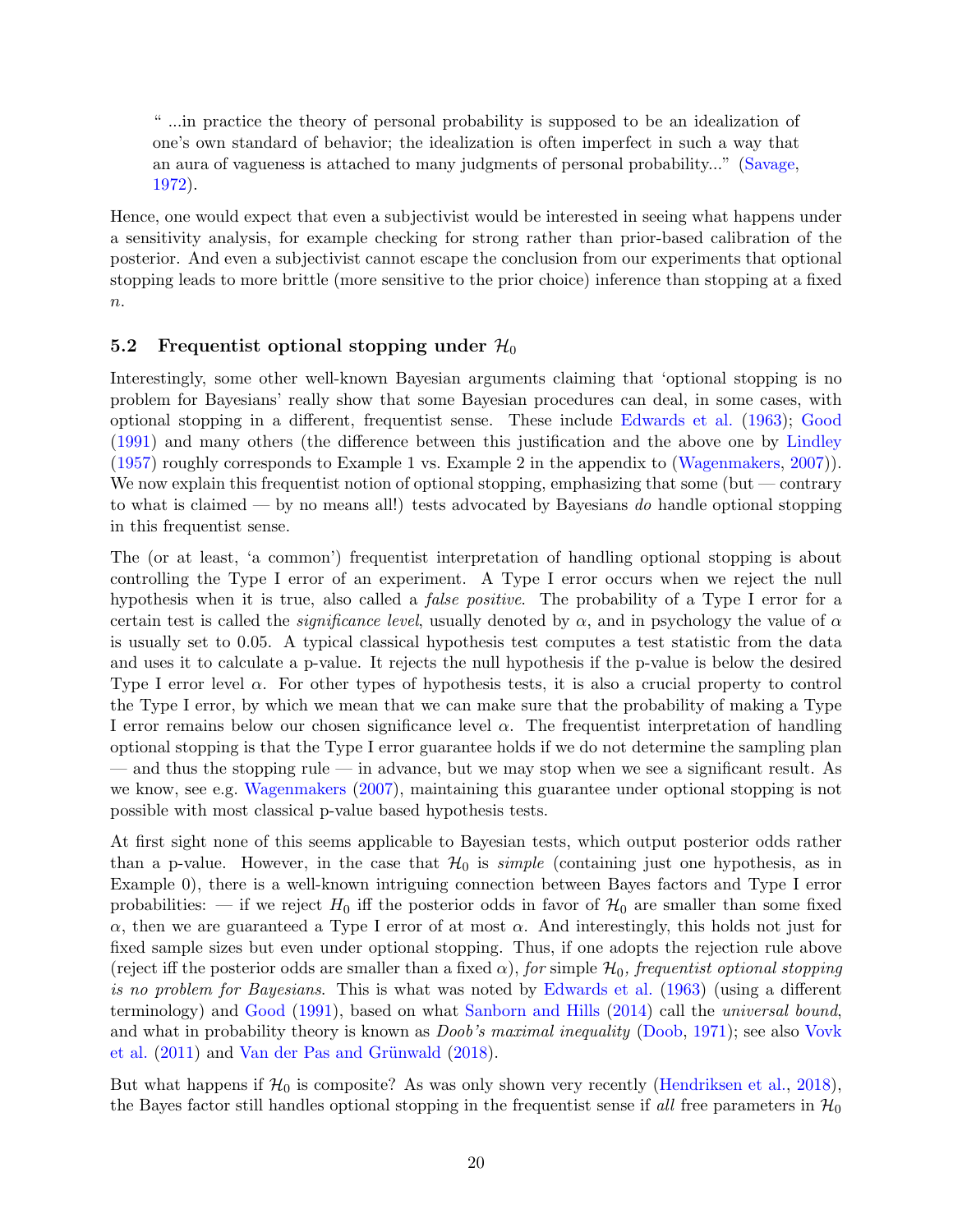are nuisance parameters observing a group structure and equipped with the corresponding Type 0 prior and are shared with  $\mathcal{H}_1$ , an example being Jeffreys' Bayesian t-test of Section [4.1.](#page-10-0) As explained by [Hendriksen et al.](#page-24-4) [\(2018\)](#page-24-4), for general priors and composite  $\mathcal{H}_0$  though, this is typically not the case; for example, the Gunel-Dickey default Bayes factors for  $2 \times 2$  tables (another composite  $\mathcal{H}_0$ ) cannot handle optional stopping in the frequentist sense.

An Empirical Frequentist Study of Bayesian Optional Stopping Schönbrodt et al. [\(2017\)](#page-25-10) performed a thorough simulation study to analyze frequentist performance of optional stopping with Bayes factors both under  $\mathcal{H}_0$  and under  $\mathcal{H}_1$ . They confined their analysis to the Bayesian t-test, i.e. our Example 2, and found excellent results for the Bayesian optional stopping procedure *under* a certain frequentist interpretation of the Bayes factors (posterior odds). As to optional stopping under  $\mathcal{H}_0$  (concerning Type I error), this should not surprise us: in the Bayesian t-test, all free parameters in  $\mathcal{H}_0$  are equipped with Type 0 priors, which, as we just stated, can handle optional stopping. We thus feel that one should be careful in extrapolating their results to other models such as those for contingency tables, which do not admit such priors. As to optional stopping under  $\mathcal{H}_1$ , the authors provide a table showing how, for any given effect size  $\delta$  and desired level of Type II error  $\beta$ , a threshold B can be determined such that the standard Bayesian t-test with (essentially) the following optional stopping and decision rule, has Type II error  $\beta$ :

Take at least 20 data points. After that stop as soon as posterior odds are larger than B or smaller than  $1/B$ ; accept  $\mathcal{H}_0$  if they are smaller than  $1/B$ , and reject  $\mathcal{H}_0$  if larger than B.

For example, if  $\delta \geq 0.3$  and one takes  $B = 7$  then the Type II error will be smaller than 4% (see their Table 1). They also determined the average sample size needed before this procedure stops, and noted that this is considerably smaller than with the standard  $t$ -test optimized for the given desired levels of Type I and Type II error and a priori expected effect size. Thus, if one determines the optional stopping threshold  $B$  in the Bayesian t-test based on their table, one can use this Bayesian procedure as a frequentist testing method that significantly improves on the standard ttest in terms of sample size. Under this frequentist interpretation (which relies on the specifics of a table), optional stopping with the t-test is indeed unproblematic. Note that this does not contradict our findings in any way: our simulations show that if, when sampling, we fix an effect size in  $\mathcal{H}_1$ , then the posterior is biased under optional stopping, which means that we cannot interpret the posterior in a Bayesian way.

# <span id="page-20-0"></span>6 Discussion and Conclusion

When a researcher using Bayes factors for hypothesis testing truly believes in her prior, she can deal with optional stopping in the Bayesian senses just explained. However, these senses become problematic for every test that makes use of default priors, including all default Bayes factor tests advocated within the Bayesian Psychology community. Such 'default' or 'objective' priors cannot be interpreted in terms of willingness to bet, and sometimes (Type II priors) depend on aspects of the problem at hand such as the stopping rule or the inference task of interest. To make sense of such priors generally, it thus seems necessary to restrict their use to their appropriate domain of reference — for example, Jeffreys' prior for the Bernoulli model as given by [\(11\)](#page-17-2) is okay for Bayes factor hypothesis testing with fixed sample size, but not for more complicated stopping rules. This idea, which is unfortunately almost totally lacking from the modern Bayesian literature, is the basis of a novel theory of the very concept of probability called Safe Probability which is being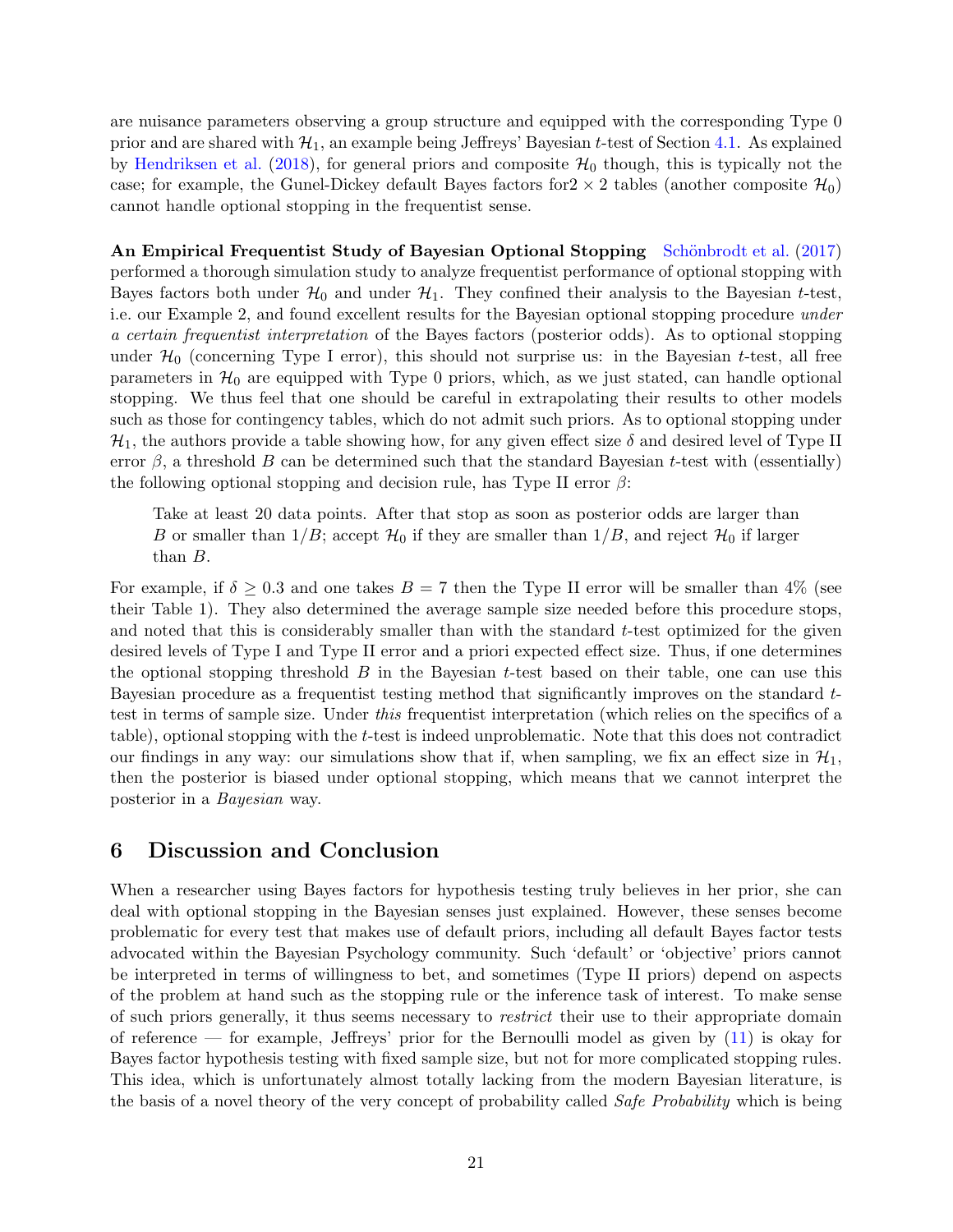developed by one of us (Grünwald, [2013;](#page-23-17) Grünwald, [2018\)](#page-23-4). That (mis)use of optional stopping is a serious problem in practice, is shown by, among others, [John et al.](#page-24-16) [\(2012\)](#page-24-16); however, that paper is (implicitly) mostly about frequentist methods. It would be interesting to investigate to what extent optional stopping when combined with default Bayesian methods is actually a problem not just in theory but also in practice. This would, however, require substantial further study and simulation.

[Rouder](#page-24-0) [\(2014\)](#page-24-0) argues in response to [Sanborn and Hills](#page-25-4) [\(2014\)](#page-25-4) that the latter 'evaluate and interpret Bayesian statistics as if they were frequentist statistics', and that 'the more germane question is whether Bayesian statistics are interpretable as *Bayesian statistics'*. Given the betting interpretation above, the essence here is that we need to make a distinction between the purely subjective and the pragmatic approach: we can certainly not evaluate and interpret all Bayesian statistics as purely subjective Bayesian statistics, what [Rouder](#page-24-0) [\(2014\)](#page-24-0) seems to imply. He advises Bayesians to use optional stopping — without any remark or restriction to purely subjective Bayesians, and for a readership of experimental psychologists who are in general not familiar with the different flavors of Bayesianism — as he writes further on: 'Bayesians should consider optional stopping in practice. [...] Such an approach strikes me as justifiable and reasonable, perhaps with the caveat that such protocols be made explicit before data collection'. The crucial point here is that this can indeed be done when one works with a purely subjective Bayesian method, but not with the default Bayes factors developed for practical use in social science: both strong calibration and the frequentist Type I-error guarantees will typically be violated, and for Bayes factors involving Type II-priors, both prior and strong calibration are even undefined. In Table [1](#page-22-0) we provide researchers with a simplified overview of four common default Bayes factors indicating which forms of optional stopping they can handle.

While some find the purely subjective Bayesian framework unsuitable for scientific research (see e.g. [Berger](#page-23-12) [\(2006\)](#page-23-12)), others deem it the only coherent approach to learning from data per se. We do not want to enter this discussion, and we do not have to, since in practice, nowadays most Bayesian statisticians tend to use priors which have both 'default' and 'subjective' aspects. Basically, one uses mathematically convenient priors (which one does not really believe, so they are not purely subjective — and hence, prior calibration is of limited relevance), but they are also chosen to be not overly unrealistic or to match, to some extent, prior knowledge one might have about a problem. This position is almost inevitable in Bayesian practice (especially since we would not like to burden practitioners with all the subtleties regarding objective and subjective Bayes), and we have no objections to it — but it does imply that, just like frequentists, Bayesians should be careful with optional stopping. For researchers who like to engage in optional stopping but care about frequentist concepts such as Type I error and power, we recommend the *safe tests* of Grünwald et al.  $(2019)$ based on the novel concept of E-variables: E-variables are related to, and sometimes coincide with, default Bayes factors, but tests based on E-variables invariably handle a variation of frequentist optional stopping. For example, the three default Bayes factors that handle frequentist optional stopping in Table [1](#page-22-0) are also  $E$ -variables, but there exist other  $E$ -variables for these three settings that also handle optional stopping but achieve higher frequentist power; and there also exists an  $E$ -variable for contingency tables that, unlike the default Bayes factor, handles frequentist optional stopping.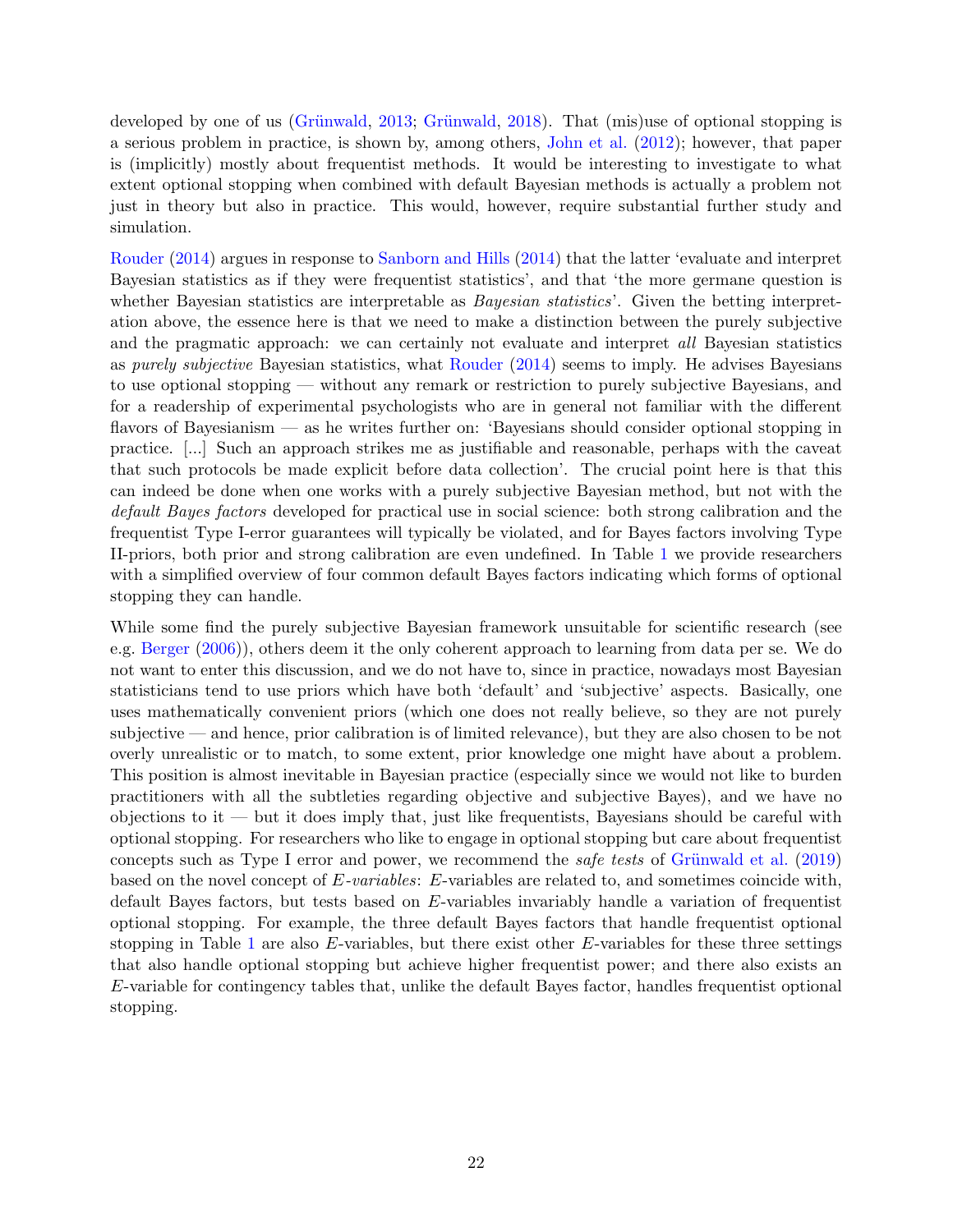<span id="page-22-0"></span>

|                                                                      | Prior Cal.           | Strong Calibration                                                             | Freq. OS |
|----------------------------------------------------------------------|----------------------|--------------------------------------------------------------------------------|----------|
| Default Bayes Factors                                                |                      |                                                                                |          |
| T-test (Rouder et al., 2009)                                         | $\checkmark$ but (I) | $\checkmark$ for $\sigma$ (0)<br>$\chi$ for $\delta$ (effect size) (I)         |          |
| ANOVA (Rouder et al., 2012)                                          | $\checkmark$ but (I) | $\checkmark$ for $\mu, \sigma$ (0)<br>$\chi$ for $\delta$ (effect size)<br>(1) |          |
| Regression<br>(Rouder and Morey, 2012)                               | (II)<br>Х            | $\checkmark$ for $\mu, \sigma$ (0)<br>$\chi$ for $\beta$ (effects)<br>$(\Pi)$  | ✓        |
| Contingency Tables<br>(Jamil et al., $2016$ )                        | (II)<br>X            | х                                                                              | х        |
| Bayes Factors with proper, fully<br>subjective priors (Rouder, 2014) |                      | N/A                                                                            | N/A      |

Table 1: Overview of several common default Bayes Factors (from the R-package BayesFactor [\(Morey and Rouder,](#page-24-12) [2015\)](#page-24-12)), and their robustness against different kinds of optional stopping (proofs can be found in [Hendriksen et al.](#page-24-4) [\(2018\)](#page-24-4)). 'Prior Cal.' means 'prior calibration' and 'Freq. OS' means 'frequentist optional stopping'. Between parentheses is the type of prior used (0, I or II), in the taxonomy introduced in this paper. The **but..** indicates that, formally, prior calibration works for the priors, yet, because we are in the default setting, the Bayes factor is not fully subjective, so prior calibration is not too meaningful — which is just the main point of this paper.

Open Practices Statement Since all the data involved in this paper was generated by straightforward computer simulations rather than 'real-world' experiments, we did not make the data available. No experiments were done, and hence no experiments were preregistered.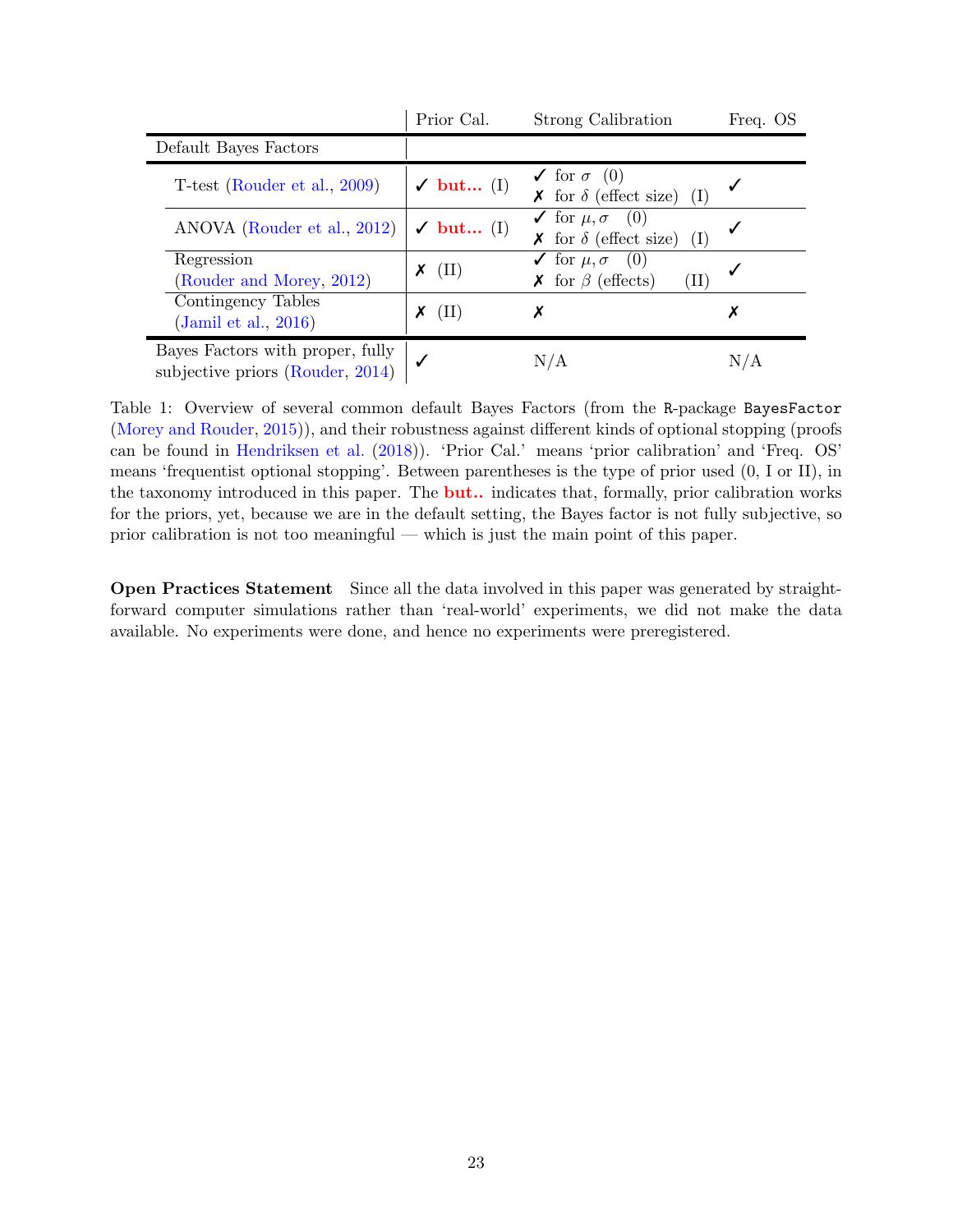# References

- <span id="page-23-6"></span>J. Berger. Statistical Decision Theory and Bayesian Analysis. Springer Series in Statistics. Springer-Verlag, New York, revised and expanded 2nd edition, 1985.
- <span id="page-23-12"></span>J. Berger. The case for objective Bayesian analysis. Bayesian Analysis, 1(3):385–402, 2006.
- <span id="page-23-5"></span>J. Berger and R. Wolpert. The Likelihood Principle. Institute of Mathematical Statistics, 1988.
- <span id="page-23-9"></span>J. Berger, L. Pericchi, and J. Varshavsky. Bayes factors and marginal distributions in invariant situations. Sankhya Ser. A, 60:307–321, 1998.
- <span id="page-23-7"></span>J. Bernardo and A. Smith. Bayesian Theory. Wiley, Chichester, 1994.
- <span id="page-23-10"></span>S. Dass and J. Berger. Unified conditional frequentist and Bayesian testing of composite hypotheses. Scandinavian Journal of Statistics, 30(1):193–210, 2003.
- <span id="page-23-15"></span>A. Dempster. A subjective look at robustness. Technical report, Harvard University, 1975. Research Report S-33.
- <span id="page-23-2"></span>A. Deng, J. Lu, and S. Chen. Continuous monitoring of A/B tests without pain: Optional stopping in Bayesian testing. In Data Science and Advanced Analytics (DSAA), 2016 IEEE International Conference on, pages 243–252. IEEE, 2016.
- <span id="page-23-16"></span>J. Doob. What is a martingale? The American Mathematical Monthly, 78(5):451–463, 1971.
- <span id="page-23-8"></span>M. Eaton. Group Invariance Applications in Statistics. Institute of Mathematical Statistics and American Statistical Association, 1989.
- <span id="page-23-1"></span>W. Edwards, H. Lindman, and L. Savage. Bayesian statistical inference for psychological research. Psychological Review, 70(3):193–242, 1963.
- <span id="page-23-11"></span>B. de Finetti. La prévision: ses lois logiques, ses sources subjectives. Annales de l'Institut Henri Poincaré, 7:1–68, 1937.
- <span id="page-23-13"></span>A. Gelman. Statistical modeling, causal inference, and social science, 2017. URL [andrewgelman.](andrewgelman.com/2015/12/07/use-of-jeffreys-prior-in-estimating-climate-sensitivity/) [com/2015/12/07/use-of-jeffreys-prior-in-estimating-climate-sensitivity/](andrewgelman.com/2015/12/07/use-of-jeffreys-prior-in-estimating-climate-sensitivity/).
- <span id="page-23-0"></span>G. Gigerenzer and J. Marewski. Surrogate science: The idol of a universal method for scientific inference. Journal of Management, 41:421–440, 01 2014.
- <span id="page-23-3"></span>I. Good. C383. A comment concerning optional stopping. Journal of Statistical Computation and Simulation, 39(3):191–192, 1991.
- <span id="page-23-14"></span>P. Grünwald. The Minimum Description Length Principle. The MIT Press, 2007.
- <span id="page-23-17"></span>P. Grünwald. Safe Probability: restricted conditioning and extended marginalization. In *Proceedings* Twelfth European Conference on Symbolic and Quantitative Approaches to Reasoning with Uncertainty (ECSQARU 2013), volume 7958 of Lecture Notes in Computer Science, pages 242–252. Springer, 2013.
- <span id="page-23-4"></span>P. Grünwald. Safe probability. Journal of Statistical Planning and Inference, 195:47–63, 2018. See also arXiv preprint 1604.01785.
- <span id="page-23-18"></span>P. Grünwald, R. de Heide, and W. Koolen. Safe testing, 2019. arXiv preprint arXiv:1906.07801.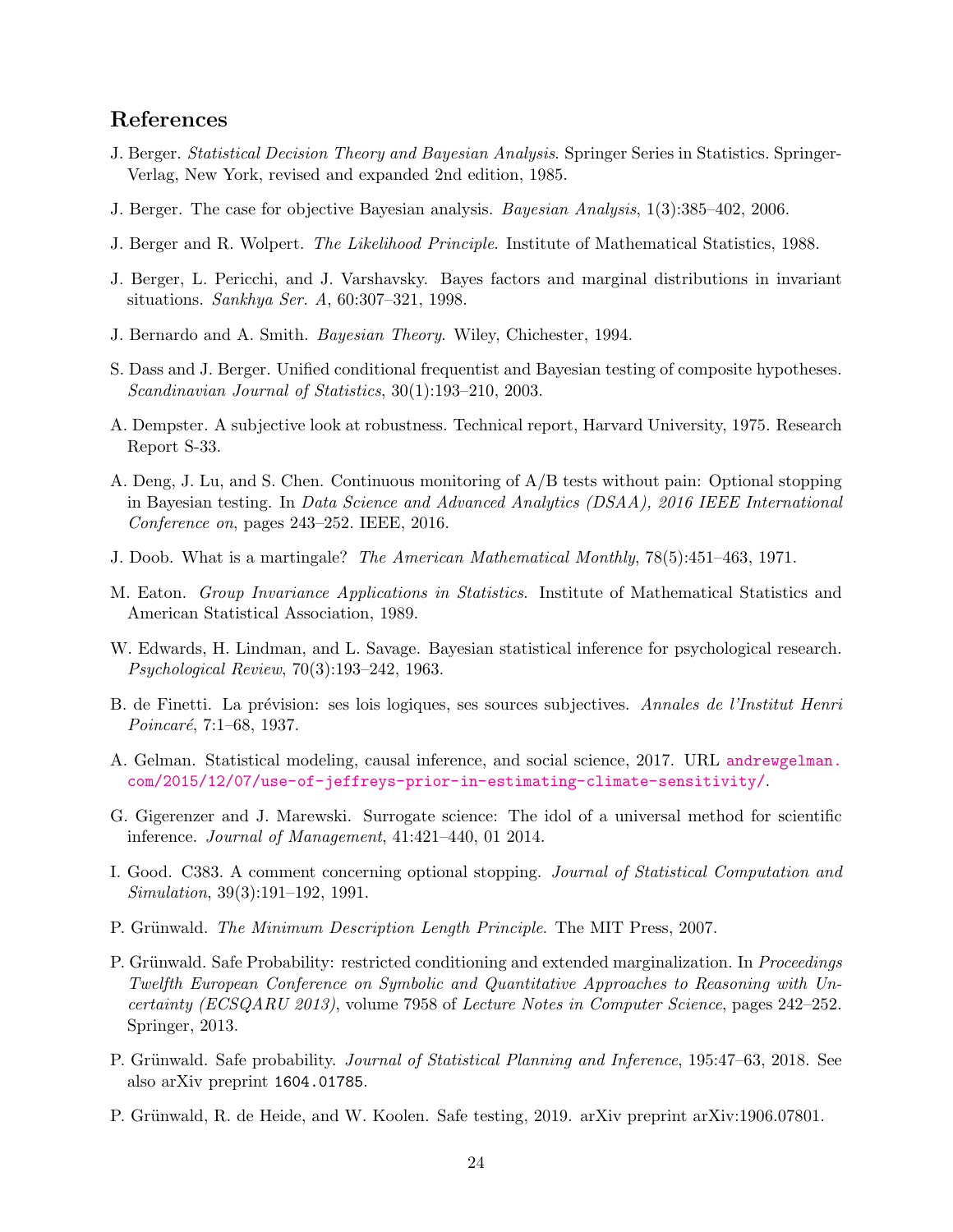- <span id="page-24-11"></span>X. Gu, H. Hoijtink, and J. Mulder. Error probability in default Bayesian hypothesis testing. Journal of Mathematical Psychology, 2016.
- <span id="page-24-17"></span>E. Gunel and J. Dickey. Bayes factors for independence in contingency tables. Biometrika, 61(3): 545–557, 1974.
- <span id="page-24-8"></span>R. de Heide and P. Grünwald. Why optional stopping is a problem for Bayesians.  $arXiv$  preprint arXiv:1708.08278, 2018.
- <span id="page-24-7"></span>A. Hendriksen. Betting as an alternative to p-values. Master's thesis, Leiden University, Dept. of Mathematics, 2017.
- <span id="page-24-4"></span>A. Hendriksen, R. de Heide, and P. Grünwald. Optional stopping with Bayes factors: a categorization and extension of folklore results, with an application to invariant situations.  $arXiv$  preprint arXiv:1807.09077, 2018.
- <span id="page-24-2"></span>T. Jamil, A. Ly, R. Morey, J. Love, M. Marsman, and E.-J. Wagenmakers. Default "Gunel and Dickey" Bayes factors for contingency tables. *Behavior Research Methods*, pages 1–15, 2016.
- <span id="page-24-5"></span>H. Jeffreys. Theory of Probability. Oxford, Oxford, England, 1961.
- <span id="page-24-16"></span>L. K. John, G. Loewenstein, and D. Prelec. Measuring the prevalence of questionable research practices with incentives for truth telling. Psychological science, 23(5):524–532, 2012.
- <span id="page-24-14"></span>M. Jordan. Lecture notes for stat260 class on bayesian modeling and inference, 2010. retrieved from http://www.cs.berkeley.edu/ jordan/courses/260-spring10/lectures/lecture10.pdf.
- <span id="page-24-6"></span>R. Kass and A. Raftery. Bayes factors. Journal of the American Statistical Association, 90(430): 773–795, 1995.
- <span id="page-24-9"></span>F. Liang, L. Paulo, G. Molina, M. Clyde, and J. Berger. Mixtures of g priors for Bayesian variable selection. Journal of the American Statistical Association, 103(481):410–423, 2008.
- <span id="page-24-3"></span>D. Lindley. A statistical paradox. Biometrika, 44(1/2):187–192, 1957.
- <span id="page-24-10"></span>A. Ly, A. Verhagen, and E.-J. Wagenmakers. Harold Jeffreys' default Bayes factor hypothesis tests: Explanation, extension, and application in psychology. Journal of Mathematical Psychology, pages 19–32, 2016.
- <span id="page-24-12"></span>R. Morey and J. Rouder. BayesFactor: Computation of Bayes Factors for Common Designs, 2015. URL <https://CRAN.R-project.org/package=BayesFactor>. R package version 0.9.12-2.
- <span id="page-24-15"></span>S. van der Pas and P. Grünwald. Almost the best of three worlds: Risk, consistency and optional stopping for the switch criterion in nested model selection. *Statistica Sinica*, 1(18):229–255, 2018. see also arXiv preprint 1408.5724.
- <span id="page-24-0"></span>J. Rouder. Optional stopping: No problem for Bayesians. *Psychonomic Bulletin*  $\mathcal{B}$  Review, 21(2): 301–308, 2014.
- <span id="page-24-13"></span>J. Rouder and R. Morey. Default bayes factors for model selection in regression. Multivariate Behavioral Research, 47(6):877–903, 2012. ISSN 0027-3171.
- <span id="page-24-1"></span>J. Rouder, P. Speckman, D. Sun, R. Morey, and G. Iverson. Bayesian t tests for accepting and rejecting the null hypothesis. *Psychonomic Bulletin*  $\mathscr B$  *Review*, 16(2):225–237, 2009.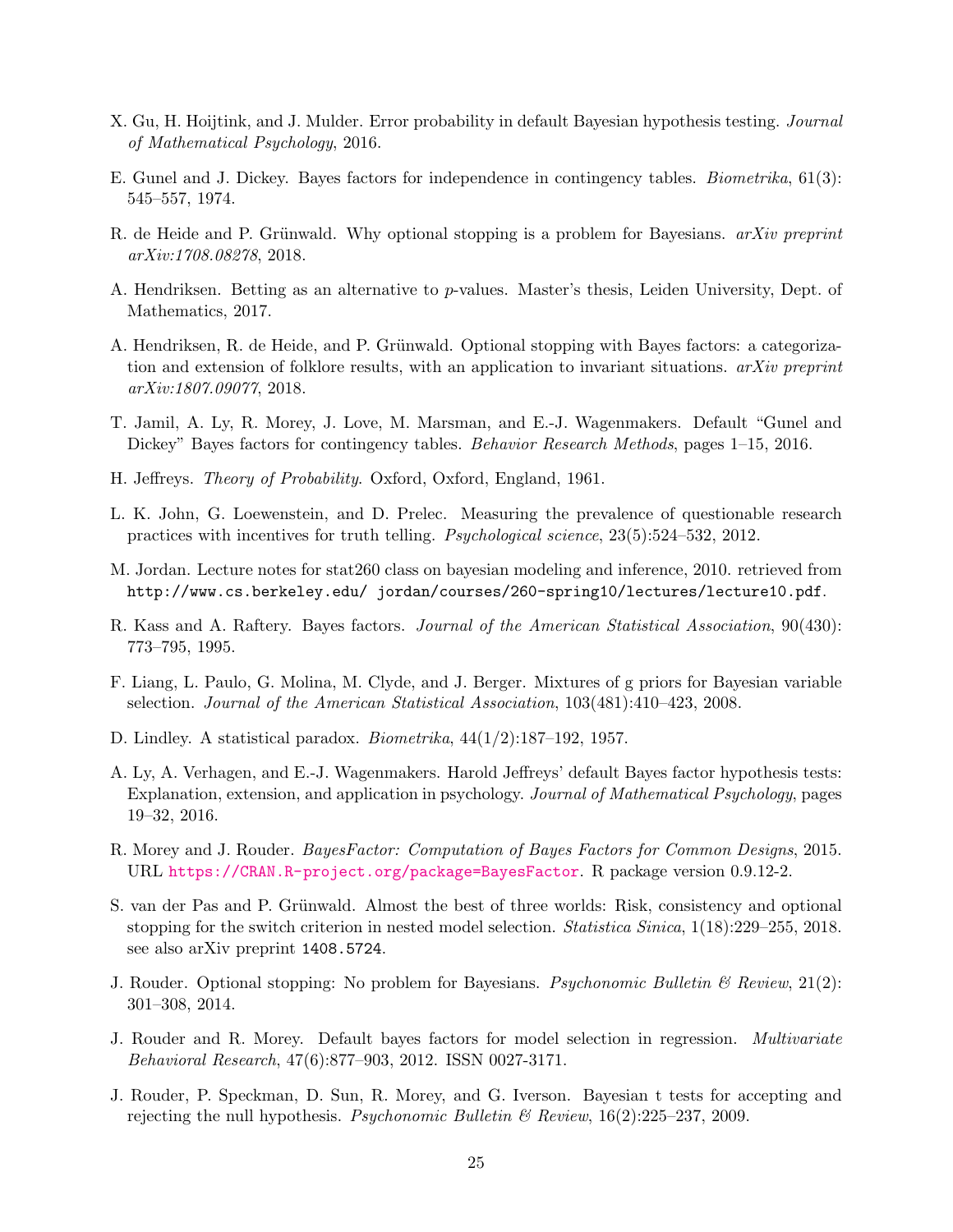- <span id="page-25-1"></span>J. Rouder, R. Morey, P. Speckman, and J. Province. Default Bayes factors for ANOVA designs. Journal of Mathematical Psychology, 56(5):356–374, 2012.
- <span id="page-25-4"></span>A. Sanborn and T. Hills. The frequentist implications of optional stopping on Bayesian hypothesis tests. Psychonomic Bulletin  $\mathcal B$  Review, 21(2):283-300, 2014.
- <span id="page-25-5"></span>L. Savage. The foundations of statistics. Courier Corporation, 1972.
- <span id="page-25-10"></span>F. Schönbrodt, E. Wagenmakers, M. Zehetleitner, and M. Perugini. Sequential hypothesis testing with Bayes factors: Efficiently testing mean differences. *Psychological Methods*, 22(2):322–339, 2017.
- <span id="page-25-6"></span>T. Seidenfeld. Why I am not an objective Bayesian; some reflections prompted by Rosenkrantz. Theory and Decision, 11(4):413–440, 1979.
- <span id="page-25-2"></span>J. N. Tendeiro and H. A. Kiers. A review of issues about null hypothesis bayesian testing. Psychological methods, 2019.
- <span id="page-25-9"></span>V. Vovk, N. Vereshchagin, A. Shen, and G. Shafer. Test martingales, Bayes factors and p-values. Statistical Science, 26(1):84–101, 2011.
- <span id="page-25-7"></span>E.-J. Wagenmakers. A practical solution to the pervasive problems of p-values. Psychonomic Bulletin & Review, 14(5):779–804, 2007.
- <span id="page-25-0"></span>E.-J. Wagenmakers, R. Wetzels, D. Borsboom, H. van der Maas, and R. Kievit. An agenda for purely confirmatory research. Perspectives on Psychological Science, 7:627–633, 2012.
- <span id="page-25-3"></span>E. Yu, A. Sprenger, R. Thomas, and M. Dougherty. When decision heuristics and science collide. Psychonomic Bulletin & Review,  $21(2):268-282$ , 2014.
- <span id="page-25-8"></span>A. Zellner and A. Siow. Posterior odds ratios for selected regression hypotheses. Trabajos de Estadistica Y de Investigacion Operativa, 31(1):585–603, Feb 1980.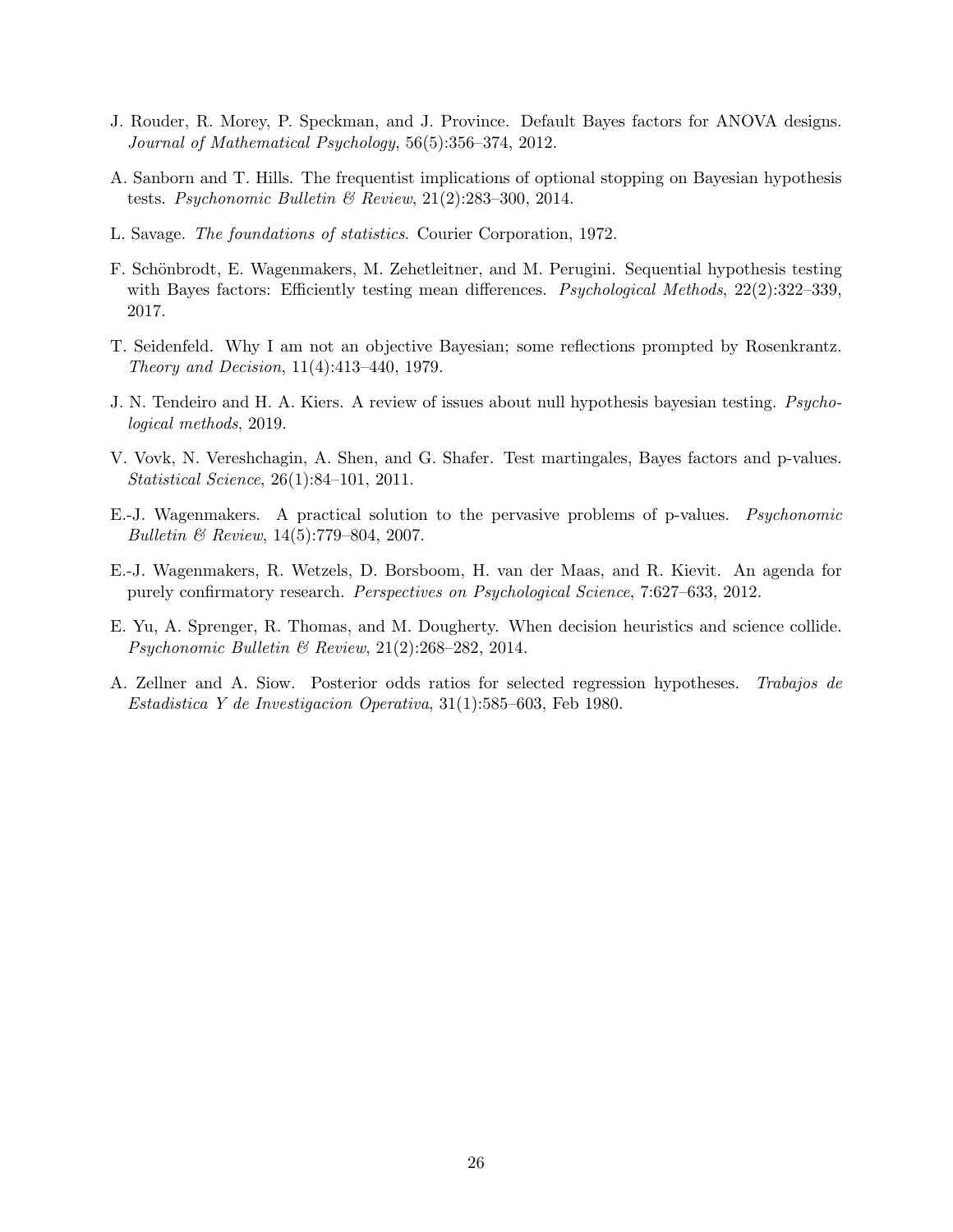### <span id="page-26-0"></span>A Example 4: An independence test in a 2x2 contingency table

Suppose that a researcher considers two hypotheses: a null hypothesis  $\mathcal{H}_0$  that states that there is no difference in voting preference (Democrat or Republican) between men and women, and an alternative hypothesis  $\mathcal{H}_1$  stating that men's voting preferences differ from the women's preferences. Both hypotheses are composite — we may think of a Bernoulli model for  $\mathcal{H}_0$ : the data are i.i.d. with a fixed probability of 1 (voting Democrat). We are however not interested in the percentage of the persons voting for the Democrats. We are, instead, only interested to learn if this percentage is equal for men and women or not. Thus our null hypothesis  $\mathcal{H}_0$  consists of all Bernoulli distributions (all possible biases of the coin, infinitely many between 0 and 1) where the model for the men is the same as for the women. Our alternative hypothesis is composite as well: all the sets of two Bernoulli distributions — one for the men and one for the women — that are not equal. Thus, the Bernoulli parameter in  $\mathcal{H}_0$  is not a parameter of interest; instead, at least intuitively, it is a nuisance parameter similar to the variance in Example 1; however, it does not observe a group structure and a Type 0-prior for this parameter does not exist.

Once again we follow Rouder's experiments closely. We now use the *Default Gunel and Dickey* Bayes Factors for Contingency Tables [\(Jamil et al.,](#page-24-2) [2016\)](#page-24-2), which employs specific default choices for the priors within  $\mathcal{H}_0$  and  $\mathcal{H}_1$ , depending on four different sampling schemes (see Section [A](#page-30-0) for the details). We immediately run into a problem similar to the problems described with the  $g$ -prior and Jeffreys' prior for Bernoulli: which prior we should choose depends on the sampling plan itself. Based on earlier work by [Gunel and Dickey](#page-24-17) [\(1974\)](#page-24-17) (GD from now on), [Jamil et al.](#page-24-2) [\(2016\)](#page-24-2) provide different default priors depending on whether the sample size n and/or some of the four counts (number of men/women voting democratic/republican) are fixed in advance. For the case that none of these are fixed in advance, they provide a prior which assumes that the four counts are all Poisson distributed; see the next section for details. Intuitively, none of these priors seem to be compatible with the very idea of 'optional stopping' and prior-based calibration under optional stopping cannot be tested (since it is not clear what prior to sample from  $-$  a Type II-problem in our earlier terminology). Still, to check the claim that 'optional stopping is no problem for Bayesians' we will again check whether strong calibration holds with and without optional stopping. We display here the results of an experiment with the prior advocated for the case in which neither  $n$  nor any of the counts are assumed to be fixed in advance, since this seems the choice least incompatible with optional stopping. To avoid discussion on this issue though, we also performed the experiments with the priors advocated for other sampling schemes and combinations of different sampling schemes, which led to very similar results.

We will again fix some 'reasonable' parameter values in each model: when sampling from  $\mathcal{H}_0$ , we really sample from  $\theta = 1/2$ , i.e. we suppose that 50% of either gender prefers the Democrats. When we sample from  $\mathcal{H}_1$ , we suppose that 45% of the men prefers the Democrats, but for the women it is as much as 55%. If there are equally many men as women, under both hypotheses the average percentage is equal. Like Rouder, we set our prior odds to 1-to-1.

We simulate 20.000 replicate experiments of  $100 + 100$  samples each, from both  $\mathcal{H}_0$  and  $\mathcal{H}_1$ , and we calculate the Bayes Factors. We construct the histograms and the plots with the odds as before. We can check the calibration in Figure [6b:](#page-28-0) we can see that the nominal posterior odds agree roughly with the observed posterior odds. In Figure [6d](#page-28-0) however, we see the same plot where we did the same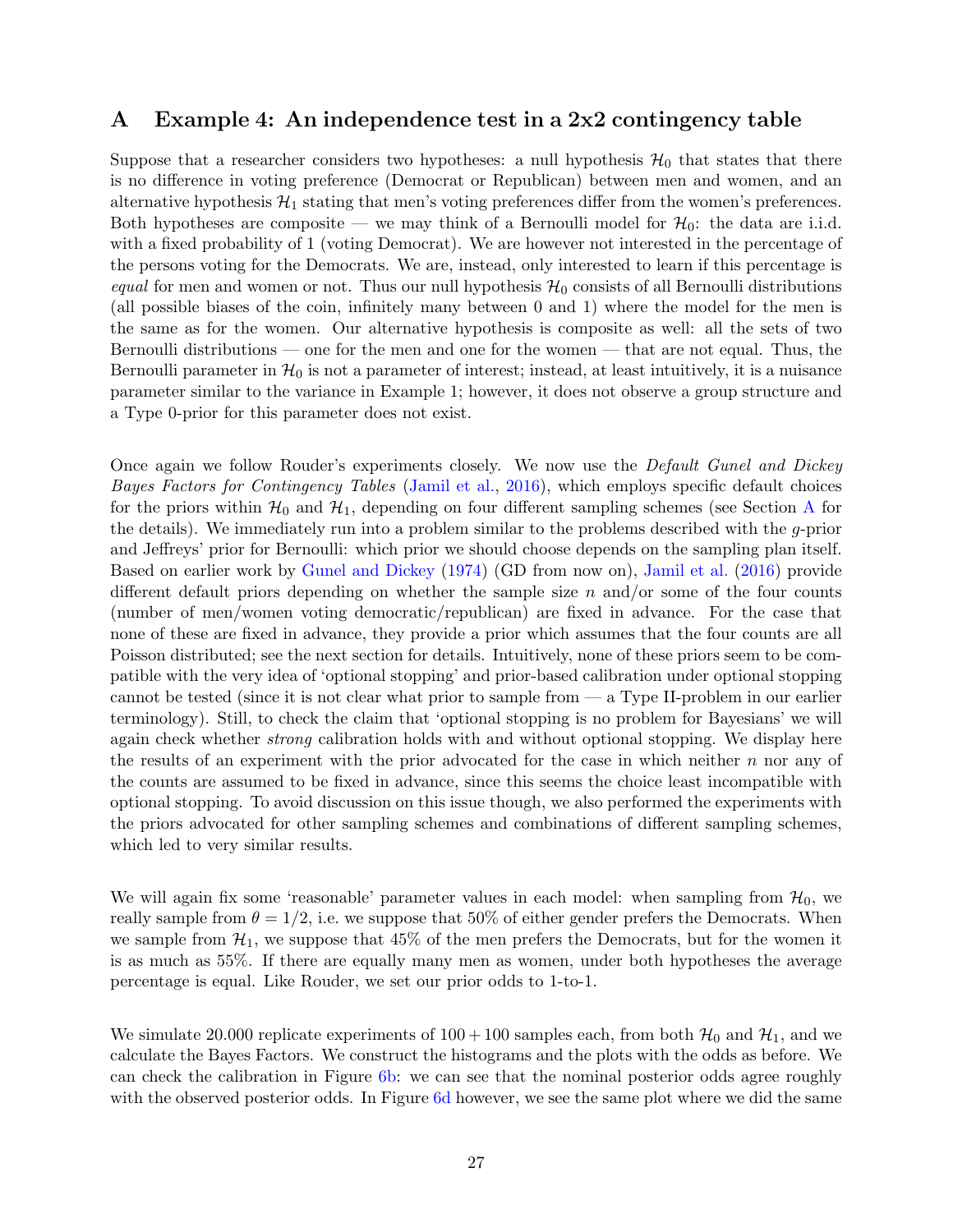experiment with optional stopping. We can clearly see that even the rough linear relationship from Figure [6b](#page-28-0) is completely gone. For this example, we can conclude as well that strong calibration is violated.

We now revisit the example, but we change the proportions under both hypotheses and survey only 50 men and women, and we use a joint multinomial sampling scheme (the grand total,  $n$ , is fixed, but the number of men or women is not<sup>[11](#page-27-0)</sup>). Under  $\mathcal{H}_0$ , 70% of both men and women vote for the Democrats, and under  $H_1$ , 65% of the men and 75% of the women do. We repeat exactly the same experiment (without optional stopping), and we see the resulting plot in Figure [7a.](#page-29-0) We see that the relationship between the observed and nominal posterior odds looks linear, but the slope is off. If we repeat the same experiment with optional stopping, we see in Figure [7b](#page-29-0) that additionally the linear association is missing.

We do note that the objective priors used in the default Bayes Factor test for contingency tables are proper, so we are able to sample from them. In Figure [7c](#page-29-0) we see what happens if we do exactly the same experiment as in Figure [7a,](#page-29-0) but sampled from the prior: we see the observed posterior odds plotted against the nominal posterior odds, and the points lie approximately on the identity line, in contrast with Figure [7a.](#page-29-0) Furthermore, we performed the same experiment as in Figure [7b](#page-29-0) in this subjective Bayesian way, and we see that (in Rouder's terminology) the interpretation of the posterior odds holds with optional stopping in Figure [7d.](#page-29-0) As said, we do not think this kind of sampling is very meaningful in default prior context; we just add the experiment to show that invariably, if one can and wants to sample from priors, then Rouder's conclusions do hold.

Subjective vs. Objective Interpretation In their original paper, [Gunel and Dickey](#page-24-17) [\(1974\)](#page-24-17) (GD) give a subjective interpretation to their priors. These priors depend on the sampling scheme, i.e. on whether the grand total, and/or one or both of the marginals are known or set by the experimenter in advance. At first sight, this seems to be at odds with the fact that, with subjective priors, Bayesian procedures do not depend on the stopping rule used, as we pointed out in Section [5.](#page-17-0) However, closer inspection reveals that if one follows the method under their subjective interpretation, then the posterior indeed would not depend on the sampling scheme. How is this possible? To see this, note that GD do not model their data as coming in sequentially, but rather they consider a fixed, single datum  $D = (N_1, \ldots, N_4)$  consisting of the four entries in the contingency table (see e.g. Table [2](#page-30-1) below). The different versions of their model and prior are then arrived at by calculating, for example,  $\mathbb{P}(D \mid \mathcal{H}_0)$  for the case that no information about the design is given, and  $\mathbb{P}(D \mid \mathcal{H}_0, n)$ (where  $n = N_1 + N_2 + N_3 + N_4$ ) for the case that the grand total (sample size) n is determined in the experiment design. In every case, the posterior odds  $post-odds$  ( $\mathcal{H}_1$ vs. $\mathcal{H}_0$  | D) will remain the same; for they require the *prior* to be used when n is given,  $\mathbb{P}(\mathcal{H}_0 | n)$ , to be arrived at by conditioning the original prior  $\mathbb{P}(\mathcal{H}_0)$  on the grand total n. In particular, this means that a truly subjective Bayesian who follows the GD model would have  $\mathbb{P}(\mathcal{H}_0 | n) \neq \mathbb{P}(\mathcal{H}_0)$ , and could thus not use a  $(1/2, 1/2)$  'uninformative' prior on  $(\mathcal{H}_0, \mathcal{H}_1)$  both when the grand total is known in advance and when it is not. In other words, the posterior is not affected by the sampling scheme, but the prior is.

<span id="page-27-0"></span><sup>&</sup>lt;sup>11</sup>Many thanks to Jorge Tendeiro for pointing out a mistake in in the sampling scheme in an earlier version of this technical report.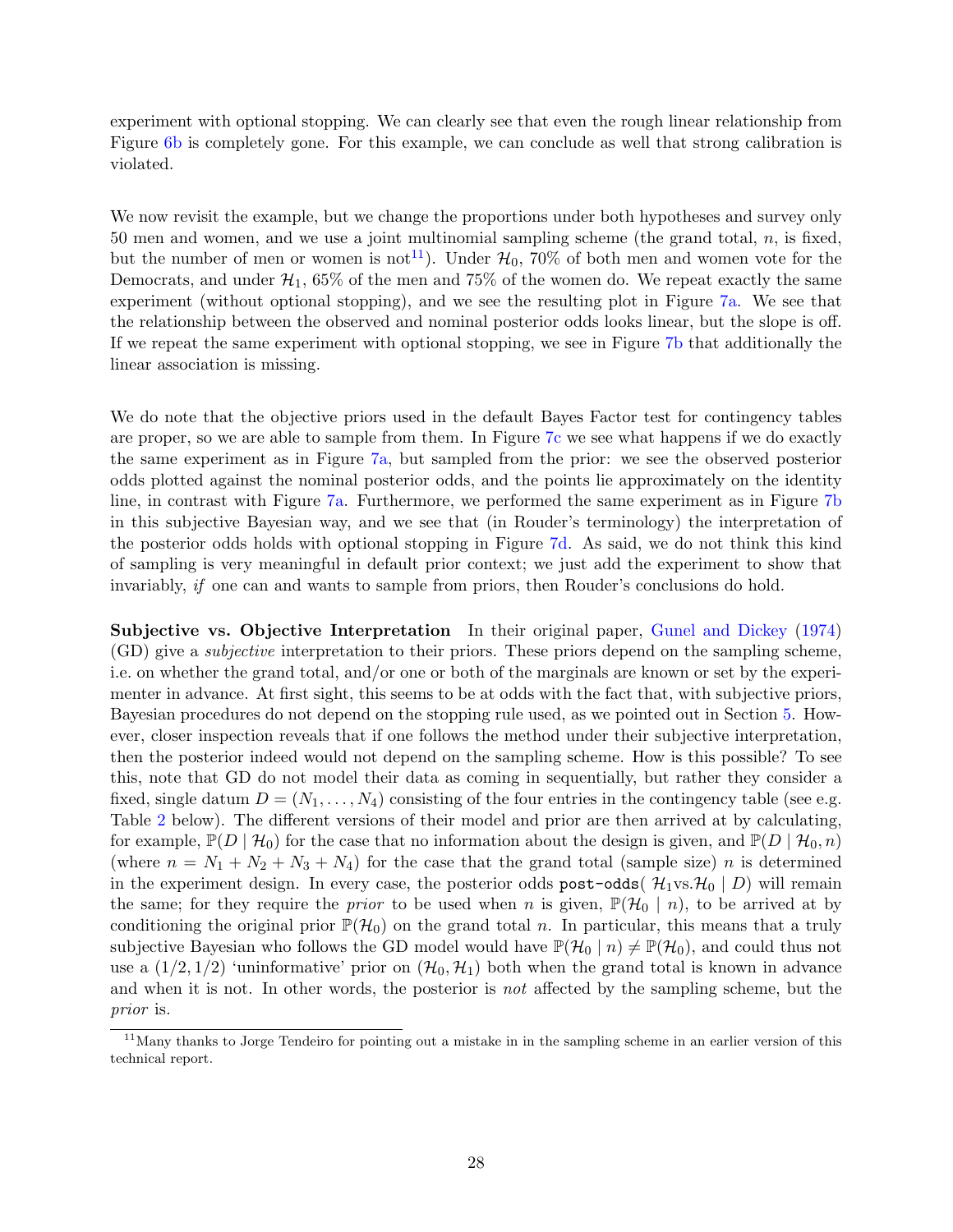<span id="page-28-0"></span>

Figure 6: Calibration of the contingency table experiment, Section [A,](#page-26-0) from 20.000 replicate experiments. (a) The distribution of posterior odds as a histogram under  $\mathcal{H}_0$  and  $\mathcal{H}_1$ . (b) The observed posterior odds as a function of the nominal posterior odds. (c) Distribution of the posterior odds with optional stopping. (d) The observed posterior odds as a function of the nominal posterior odds with optional stopping.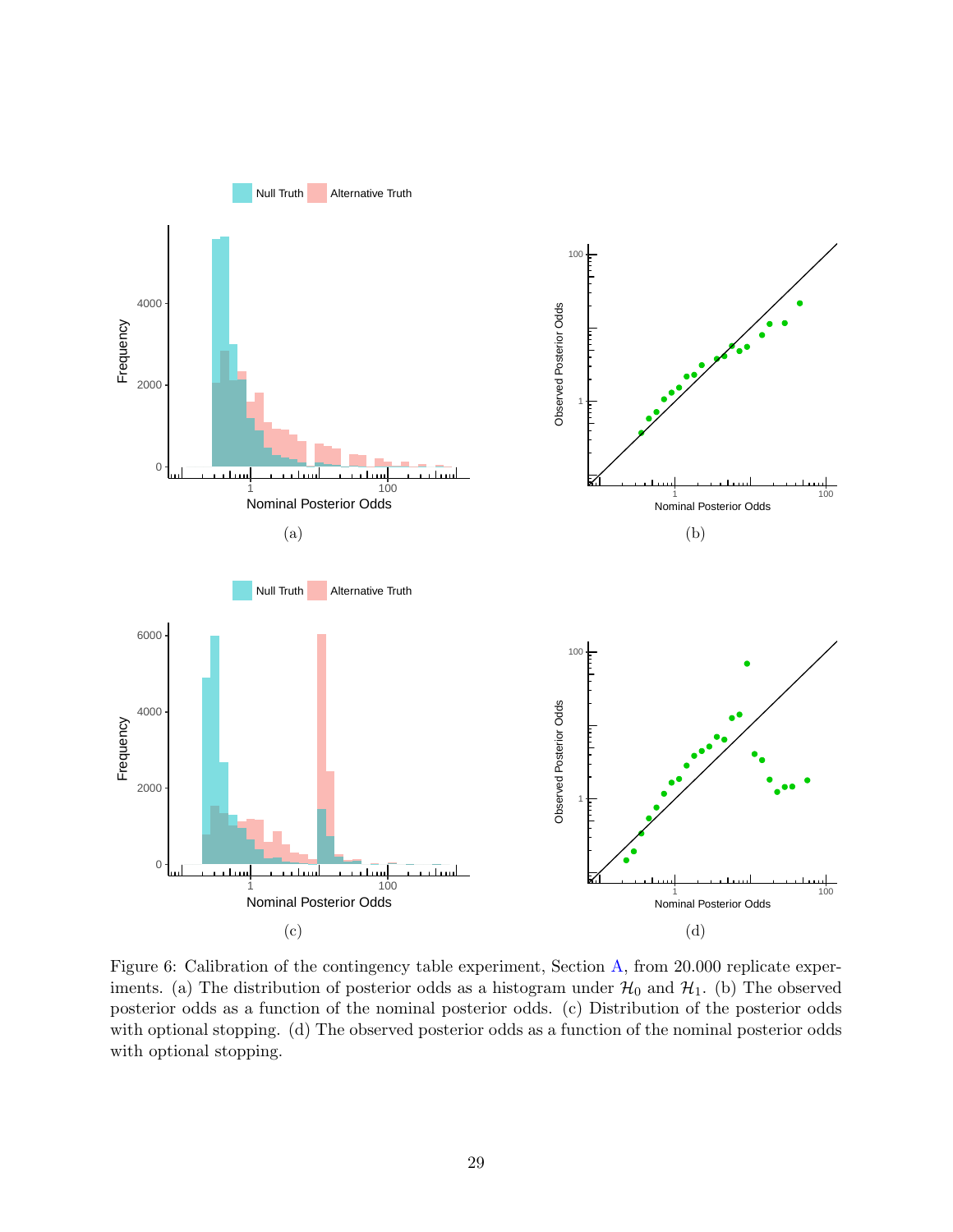<span id="page-29-0"></span>

Figure 7: The observed posterior odds as a function of the nominal posterior odds, from 20.000 replicate experiments. (a) Contingency table experiment, without optional stopping. (b) Contingency table experiment, with optional stopping. (c) Subjective Bayesian version of the experiment in a. (d) Subjective Bayesian version of the experiment in b.